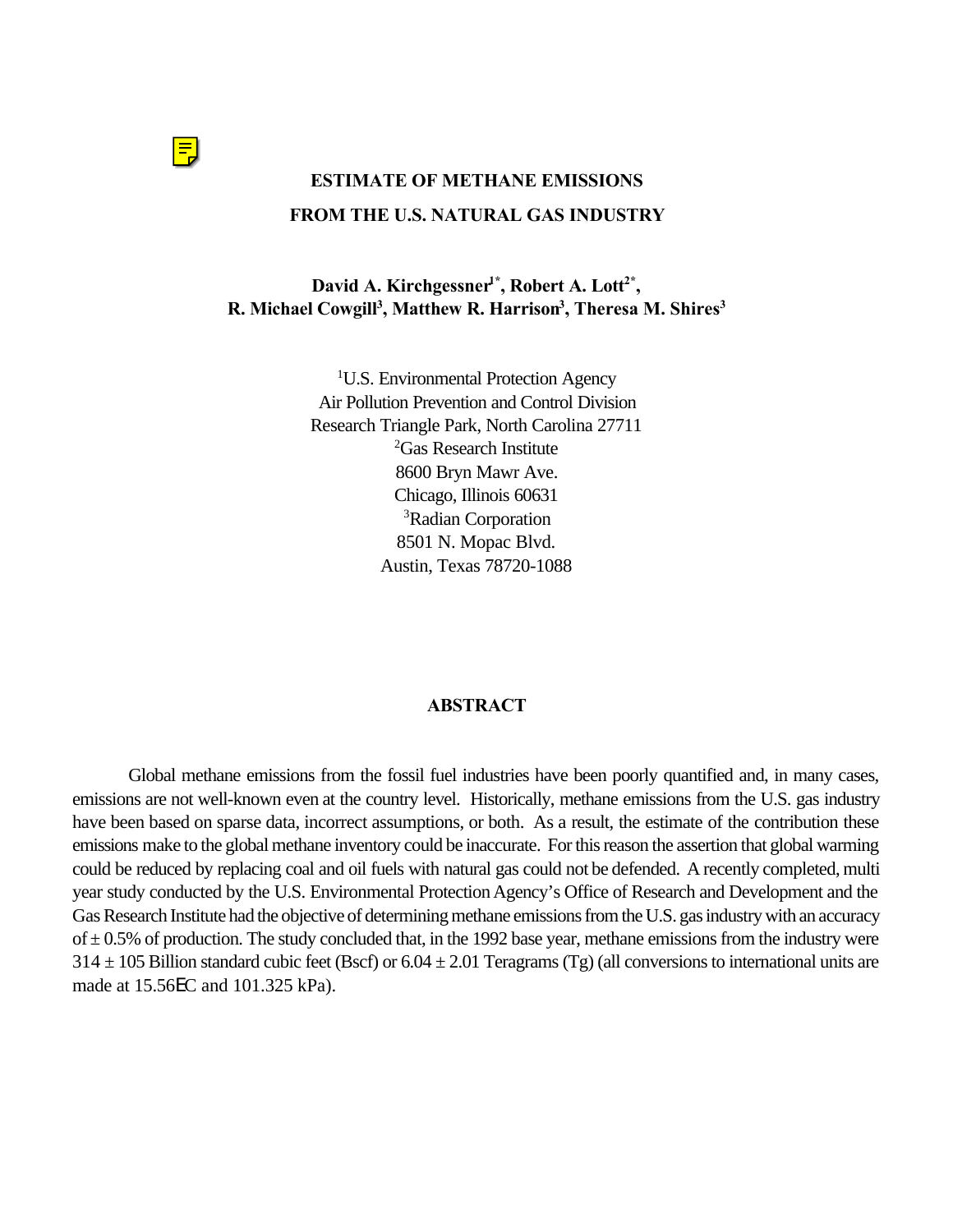## **1.0 INTRODUCTION**

The Environmental Protection Agency [1] and the Intergovernmental Panel on Climate Change [2] have suggested that switching from coal and oil to natural gas fuels could serve as an interim measure to reduce the effects of global climate change caused by greenhouse gas emissions. Carbon dioxide is the most abundant greenhouse gas from anthropogenic sources and, in the U.S., 98.5 % of this contribution comes from the burning of fossil fuels. [3] The fuel-switching strategy was suggested because natural gas emits less carbon dioxide per unit of energy generated and because carbon dioxide contributes more to global warming than all other greenhouse gases combined. Because of the poor quality of methane emission estimates available however, it was not known if methane leakage and emissions from natural gas industry operations were large enough to substantially reduce or even eliminate the benefits of the lower carbon dioxide emissions. Our purpose in conducting this study was to improve the methane emission estimate for the U.S. gas industry to help evaluate this strategy and to generally improve the quality of the global methane inventory for modelers and policy makers. In this paper we describe the data gathering, statistical, and extrapolation procedures employed to derive the emission estimate but, while the results reflect favorably on the fuelswitching strategy, we do not discuss the separate analysis performed to support that evaluation.

## **2.0 BACKGROUND**

Numerous estimates of methane emissions for the natural gas industry are available. Global emissions estimates from as long ago as 25 years have been produced, primarily for the purpose of determining global balances of atmospheric trace gases, but more recently for assessing global climate change issues. Estimates of global emissions from the natural gas industry are summarized in Table 1. Most of the commonly cited estimates range from 25 to 50 Tg/yr and assume leakage rates from 1 to 4 percent. Ehhalt and Schmidt's [6] as well as Hitchcock and Wechsler's [4] low estimates are exceptions but are explained by their use of an early base year in which production was lower. Darmstadter et al. [10] also produced a low estimate of 10 Tg/yr as a result of using a low assumed leakage rate of 1%. Keeling [5] assumed an exceptionally high leakage rate of 6 to 10 % to arrive at an estimate of 40 to 70 Tg/yr. Those estimates at the high end of the normal range usually result from the addition of emissions from venting and flaring. In the work by Sheppard et al. [7], Blake [8], and Cicerone and Oremland [13], it can be inferred from their discussions that the venting and flaring emissions are estimated for both oil and gas fields. The emissions are not separated by industry, however, and topics such as flaring efficiencies and venting versus flaring practices of individual countries are not addressed.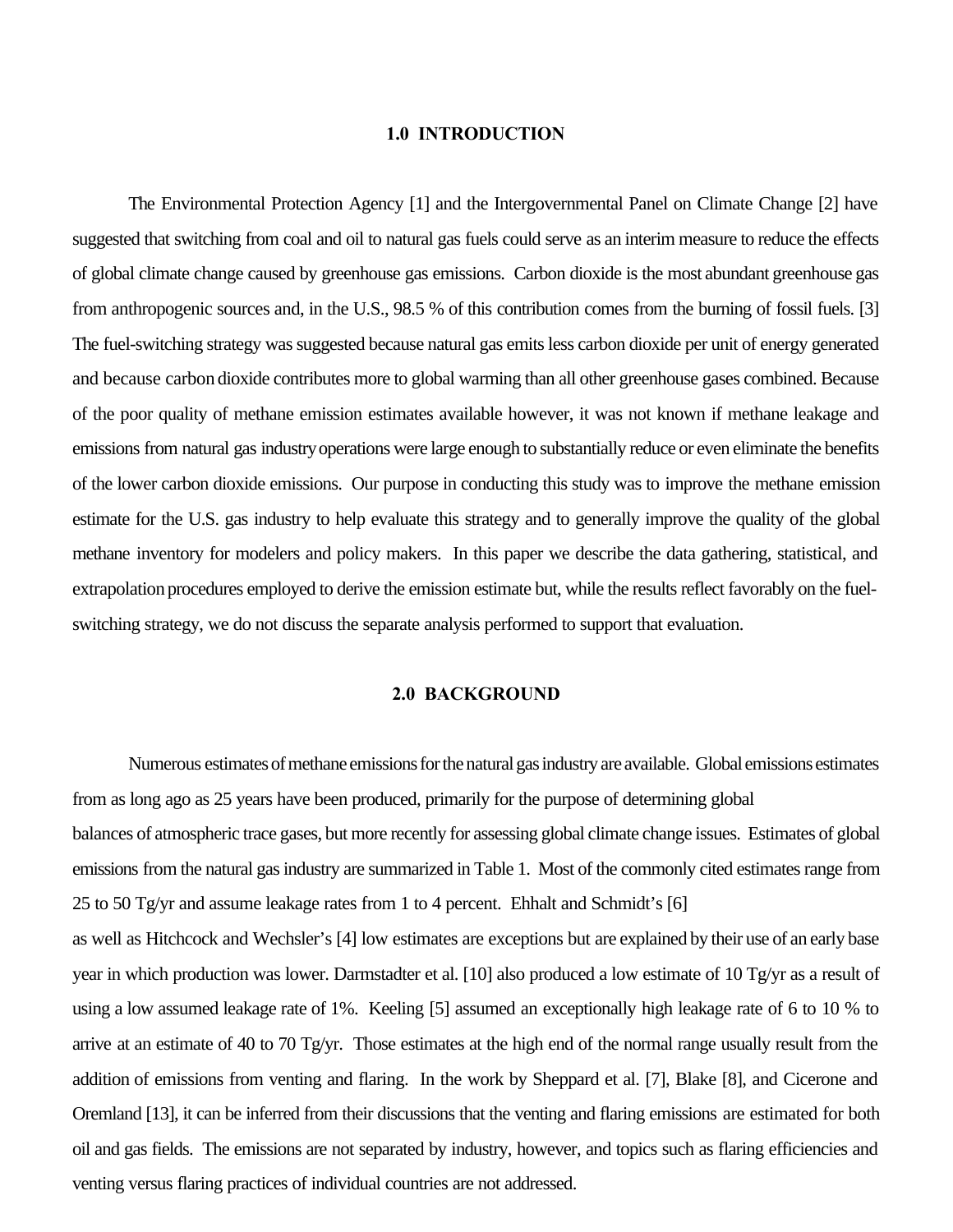While it is not always explicitly stated in the literature, the leakage rates assumed appear to fall into the category known in the gas industry as UAG (unaccounted for gas). UAG is the difference between the volume of gas that a utility reports as purchased and the volume sold, less any company use or interchange. It is merely an accounting term subject to numerous errors including gas theft, variations in temperature and pressure, billing cycle differences, and meter inaccuracies. Used as a surrogate for gas losses, UAG should consistently result in an overestimate of actual emissions to the atmosphere and, for this reason, should not be the basis for emission estimates.

Detailed estimates specific to the U.S. are scarce. An estimate resulting from a study by Pipeline Systems Incorporated was reported by Tilkicioglu [16] to be 3.14 Tg or 0.8% of 1988 production. That study

| <b>Source</b>                     | <b>Reported</b><br><b>Base Year</b> | <b>Estimate</b><br>(Tg/yr) | <b>Assumed Loss Rates</b><br>$(\%)$                                              |
|-----------------------------------|-------------------------------------|----------------------------|----------------------------------------------------------------------------------|
| Hitchcock and Wechsler (1972) [4] | 1968                                | $7 - 21$                   | $1 - 3$                                                                          |
| Keeling (1973) [5]                | 1968                                | 40-70                      | $6 - 10$                                                                         |
| Ehhalt and Schmidt (1978) [6]     | 1968                                | $7 - 21$                   | $1 - 3$                                                                          |
| Sheppard et al. (1982) [7]        | 1975                                | 50                         | 2 (leakage) $+25%$ for<br>vented and flared                                      |
| Blake (1984) [8]                  | 1975                                | 50-60                      | 2-3 (leakage) $+30$ Tg for<br>vented and flared                                  |
| Seiler (1984) [9]                 | 1975                                | 19-29                      | $2 - 3$                                                                          |
| Darmstadter et al. (1984) [10]    | 1980                                | 10                         | $\mathbf{1}$                                                                     |
| Bolle et al. (1986) [11]          | Not given                           | 35                         | $3 - 4$                                                                          |
| Crutzen (1987) [12]               | Not given                           | 33                         | $\overline{4}$                                                                   |
| Cicerone and Oremland (1988) [13] | Early 1980s                         | $25 - 50$                  | 2.5 (leakage) + 14 Tg for<br>vented and flared                                   |
| Barns and Edmonds (1990) [14]     | 1986                                | 40                         | $0.5$ production, 16.2 Tg<br>vented, trans. & dist. is<br>1.5% of dry production |
| Fung et al. (1991) [15]           | 1986                                | 40                         | Not specified                                                                    |

TABLE 1. ESTIMATES OF GLOBAL METHANE EMISSIONS FROM THE NATURAL GAS INDUSTRY

used existing data and a group of "model" facilities as a basis for extrapolation. A similar approach was adopted by the Environmental Protection Agency's Office of Air and Radiation in producing their Report to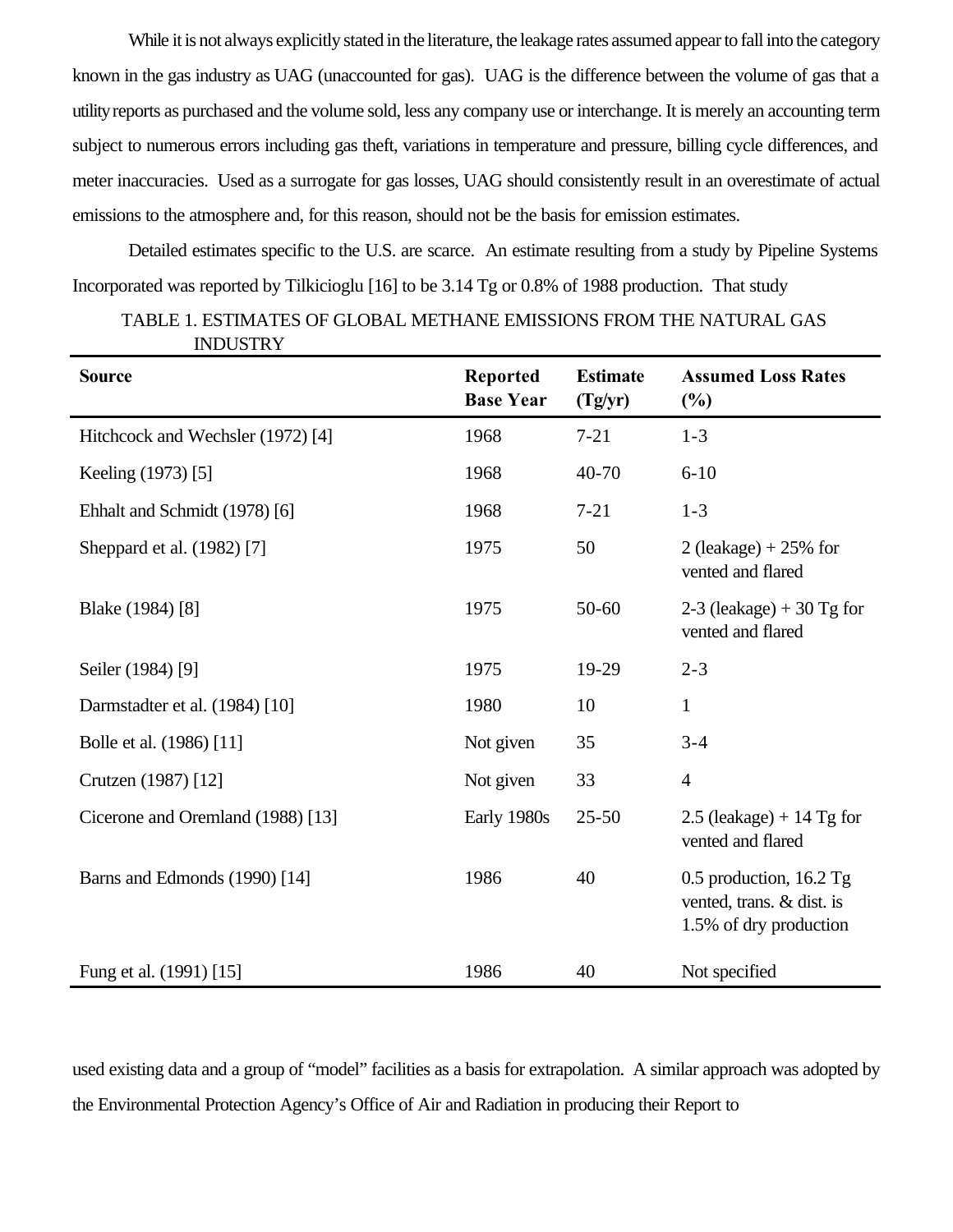Congress [17] which estimated industry methane emissions at 2.2 to 4.3 Tg/yr in 1990. While both of these estimates were based on defensible rationale for extrapolation, they both suffer from the paucity of emissions data available when they were produced.

## **3.0 METHODS**

Within this section we will describe the categorization of emission sources used in the study for accounting purposes, the measurement techniques that were employed, how and where these techniques were applied, and the methods of extrapolating these measurements to the larger industry population of sources. Details of all aspects of the study are described in a recently published 15-volume report [18-32] and in a series of reports published by the Gas Research Institute listed in reference 19.

## **3.1 Source Categorization**

In this study all emissions were included from the wellhead to and including the customer meter. In each industry segment, emissions were included only if they resulted from the production of gas for the market. Therefore, in the production sector for example, emissions from equipment whose principal purpose was to produce oil for sale were excluded from the study. However, if one of the byproducts was marketable gas, the equipment used to move the gas to market was included. Similarly, in the gas processing sector, emissions from equipment associated with the fractionation of propane, butane, and natural gas liquids were excluded. Figure 1 shows the boundaries that were drawn around equipment used to produce marketable gas from both gas and oil wells so that the specific equipment that was considered can be visualized. It is important to understand the distinctions that have been made because, in drawing the lines where we have, some high emission rate items of equipment which, by our definitions are associated with oil production, have been excluded. In order to ensure that all emissions from the industry were accounted for, emissions were first defined by the segment of the industry in which the emitting equipment was located, the mode of operation of the equipment when the emissions occurred, and the type of emission.

## **3.1.1 Industry segments**

The production sector includes all subsurface components including the well hole itself along with the associated casing and tubing pipe, as well as the surface equipment including separators, heaters, heater/treaters, tanks, dehydrators, compressors, pumps, and gathering pipelines. Equipment associated with venting, flaring, or reinjecting natural gas from oil wells is not considered part of the gas industry.

Natural gas processing plants recover high value liquids from the gas stream while maintaining the essential content and heating value of the gas stream. Liquid products such as natural gasoline, butane, propane, and in some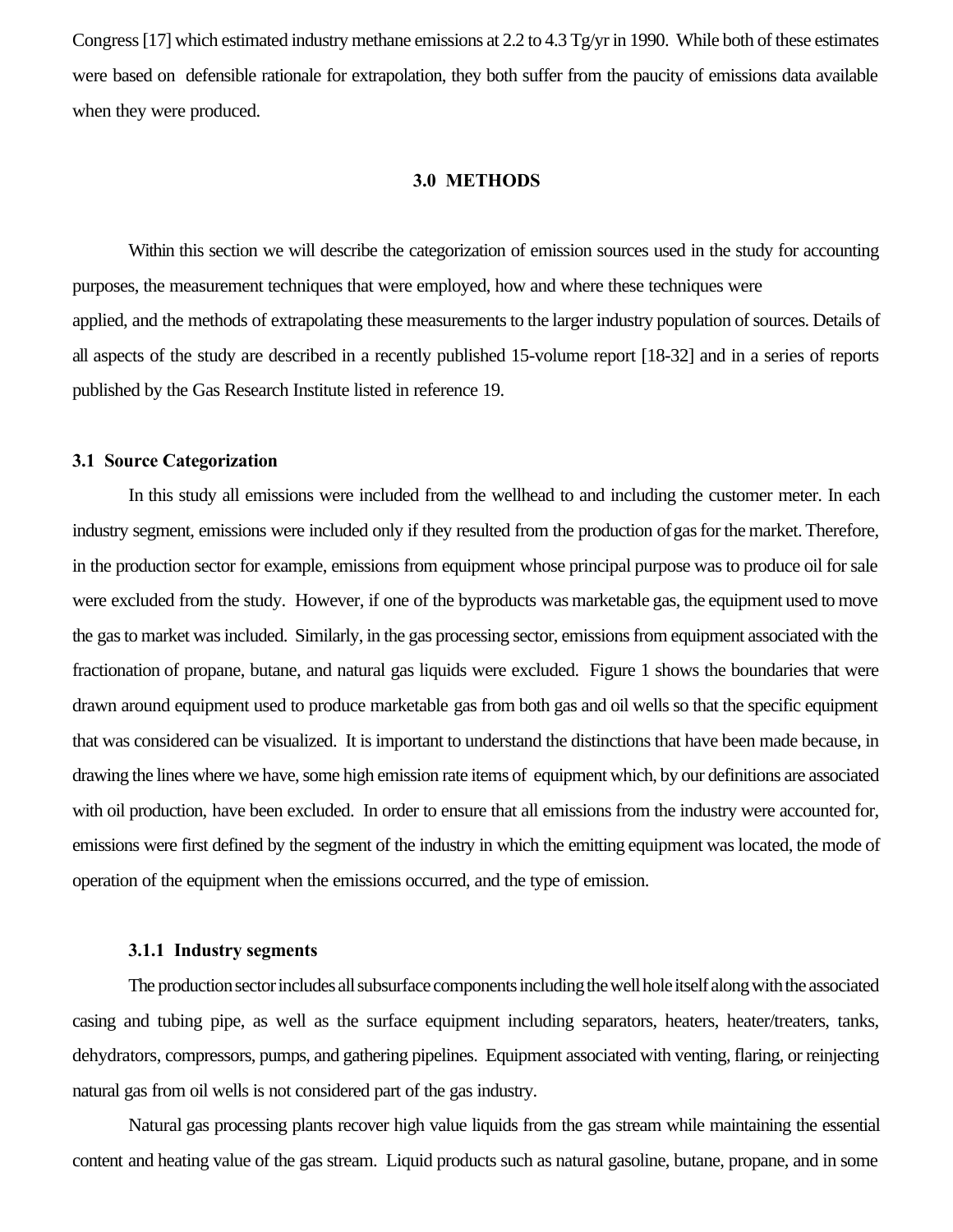

Figure 1.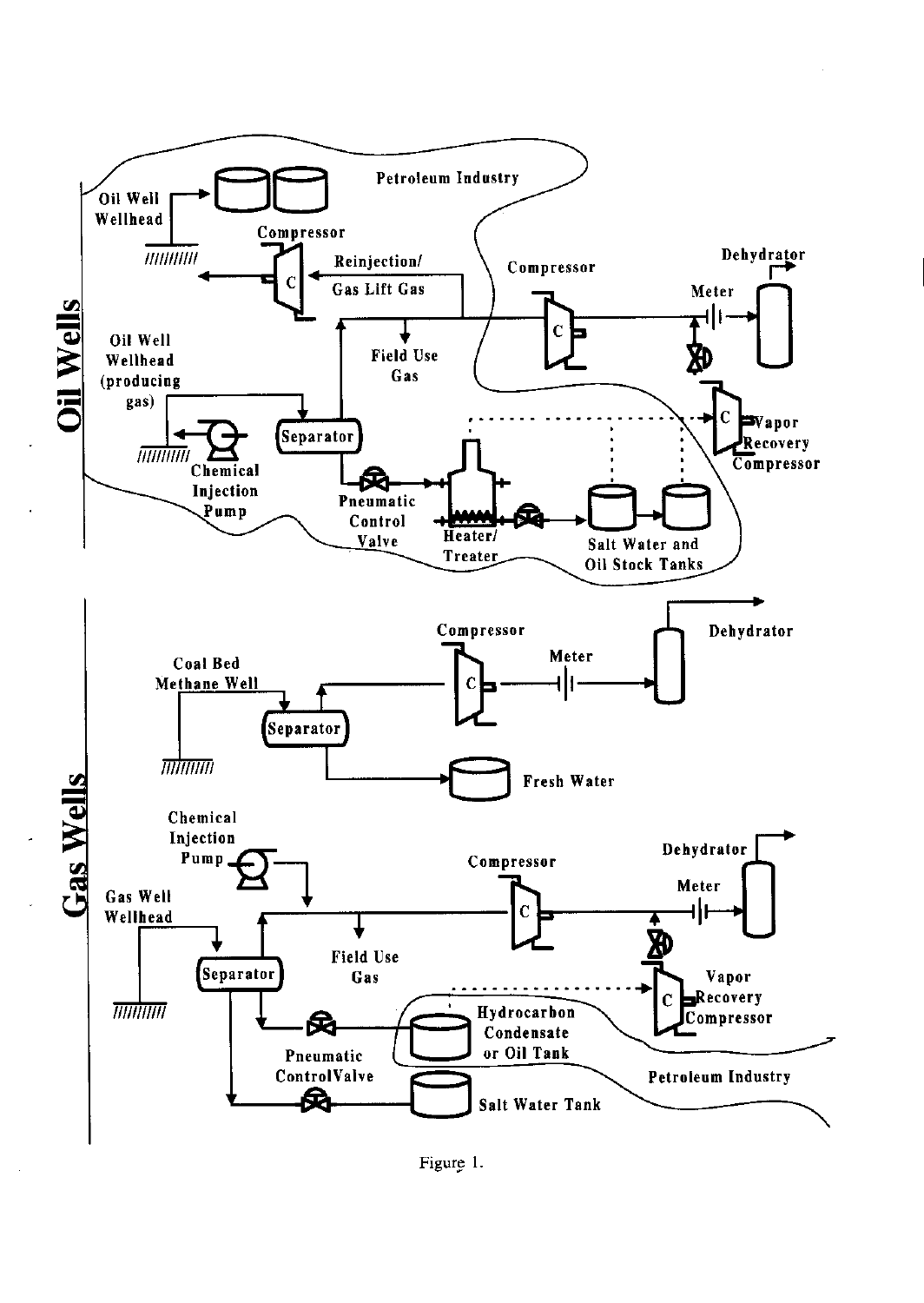cases, ethane, are removed by compression and cooling or by absorption. The back end of the gas plant, such as the fractionation train, is excluded from the gas industry since its function is to purify liquid products for the market. The front end of the gas plant often contains dehydration facilities, wet gas compression, and the absorption or compression and refrigeration processes for upgrading gas for the market and, therefore, is included as part of the gas industry.

The transmission sector moves the natural gas from the gas plants or directly from field production to the local distribution companies. The transmission segment consists of large diameter pipelines, compressor stations, and metering facilities. All of the equipment contained within these facilities is considered to be part of the gas industry. Compressor stations usually consist of piping manifolds, reciprocating engines or gas turbines, reciprocating or centrifugal compressors, and generators. Dehydrators and metering equipment may or may not be present. Transmission companies also have metering and pressure regulating (M&PR) stations where they exchange gas with other transmission companies, or where they deliver gas to local distribution companies or industrial customers. These stations may contain heaters, small dehydrators, and odorant addition equipment.

Above- and below-ground storage facilities exist to store gas produced during off-peak periods for delivery during high-demand periods. They are typically located close to consumption centers so that cross-country transmission pipelines do not have to be sized for peak demand. Above-ground facilities store gas liquefied by supercooling in heavily insulated tanks. Below-ground facilities compress and store vapor-phase gas in spent gas production fields, aquifers, or salt caverns. Most storage stations consist of a compressor station similar to transmission compressor stations. Underground storage facilities also have field wells, and usually have dehydrators to remove moisture absorbed by the gas while underground. All storage facilities and equipment are considered to be wholly within the gas industry.

The distribution segment receives high pressure gas from transmission pipelines, reduces the pressure, and delivers the gas to residential, commercial, and industrial consumers. This segment of the industry includes pipelines for mains and services, M&PR stations, and customer meters. All of these components are part of the gas industry.

#### **3.1.2 Operating modes**

After associating each piece of equipment with an industry segment, it was necessary to determine the modes in which this equipment may operate. It is necessary to identify all possible operating modes for each type of equipment because the cause of emissions is directly related to the operating mode at the time. Modes identified were: 1) start-up, 2) normal operation, 3) maintenance, 4) upsets, and 5) mishaps.

Start-up operations, such as purging a newly constructed plant or pipeline, can involve purging natural gas directly to the atmosphere. Emissions associated with normal operation include emissions from process vents, fugitive emissions from packed or sealed surfaces or underground pipeline leaks, and emissions from gas-operated pneumatic devices. Maintenance operations involve blowing down equipment such as compressors, pipelines, or vessels before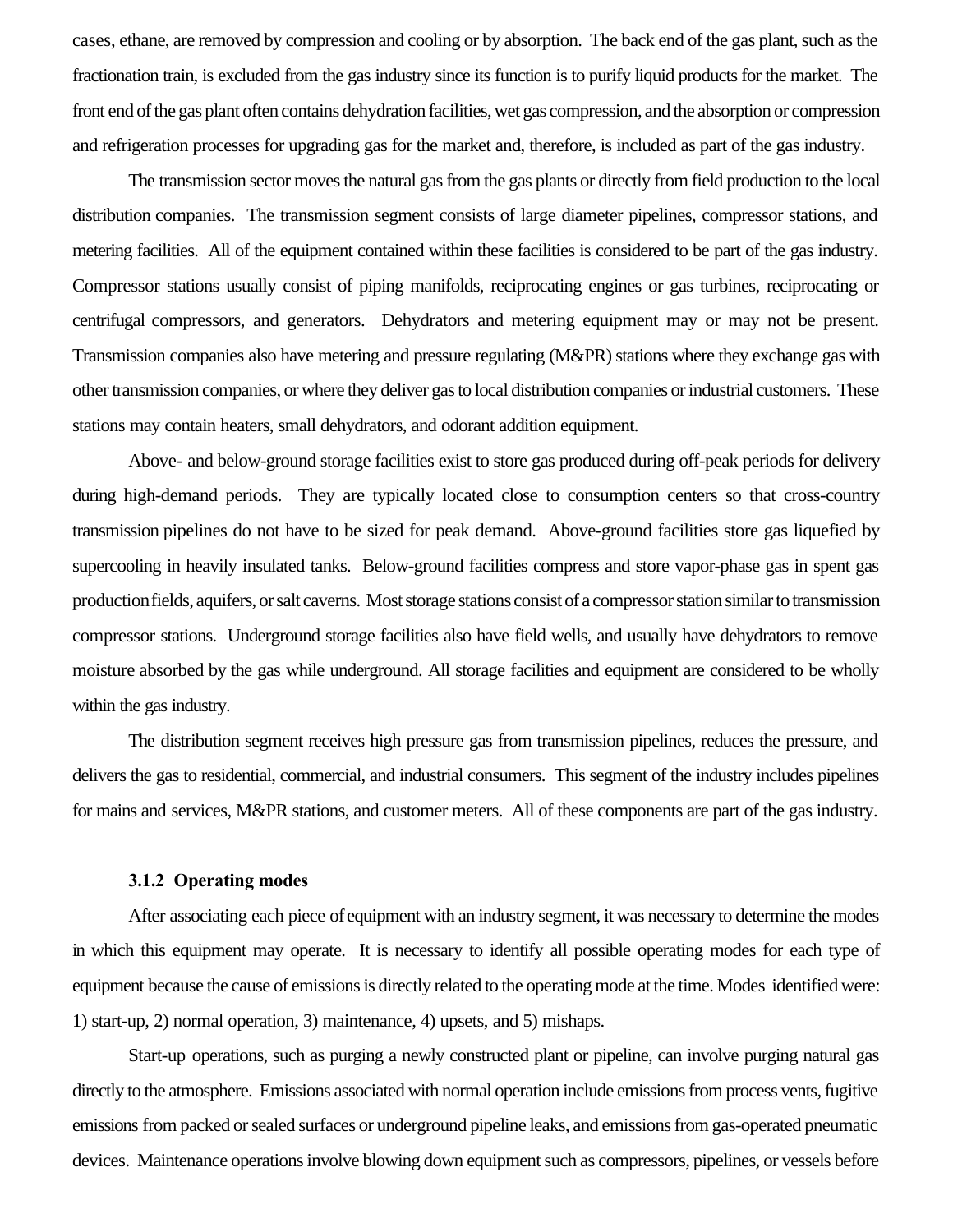maintenance begins. Process upsets usually involve releasing gas to the atmosphere or to a combustion device, such as a flare, as the result of overpressure or emergency shutdown conditions. Mishaps include accidental occurrences that result in emissions, such as third-party damage to pipelines commonly known as dig-ins.

### **3.1.3 Emission types**

Emissions from each piece of equipment in the natural gas industry can be classified as one of three general emission types: 1) fugitive emissions; 2) vented emissions; and 3) combustion emissions. Fugitive emissions are unintentional leaks emitted from sealed surfaces, such as packings and gaskets, or leaks from underground pipelines resulting from corrosion or faulty connections. Vented emissions are releases to the atmosphere by design or operational practice. Examples of vented emissions include: emissions from continuous process vents, such as dehydrator reboiler vents; maintenance practices, such as blowdowns; and small individual sources, such as gasoperated pneumatic device vents. Combustion emissions are exhaust emissions from combustion sources such as compressor engines, burners, and flares.

The main purpose for categorizing emissions in this fashion was to determine whether they were steady or unsteady over time and, as a result, whether they could be measured or must be calculated. For emissions that are continuous or relatively steady over long periods of time, a single series of measurements was sufficient to allow annual emissions to be calculated. Since sampling a single source for a year or more to determine annual emissions was not feasible, emissions from sources that are discontinuous or unsteady were calculated using available information, such as volumes of vessels, cross-sectional areas and flow rates of pipes, duration of events, and frequency of events.

## **3.2 Measurement Techniques for Steady Emissions**

Steady emissions result from unintentional leaks from sealed surfaces such as pipe connectors, valve packing, flange gaskets at surface facilities, and components and small holes in underground pipelines. The three methods we used in this study to measure steady emissions--component measurements, tracer gas, and leak statistics-- are described below.

## **3.2.1 Component measurement methods**

One method for determining fugitive emissions from above-ground facilities is to determine emissions from basic components such as valves, flanges, seals, and other connectors and then sum these for a given facility to determine total emissions. As a part of this program a number of studies were conducted to update emission factors for pipe fittings and other components used in oil and gas production [33-38]. Nearly 200,000 components were screened at 33 facilities throughout the country. The approach was to measure emissions from a large number of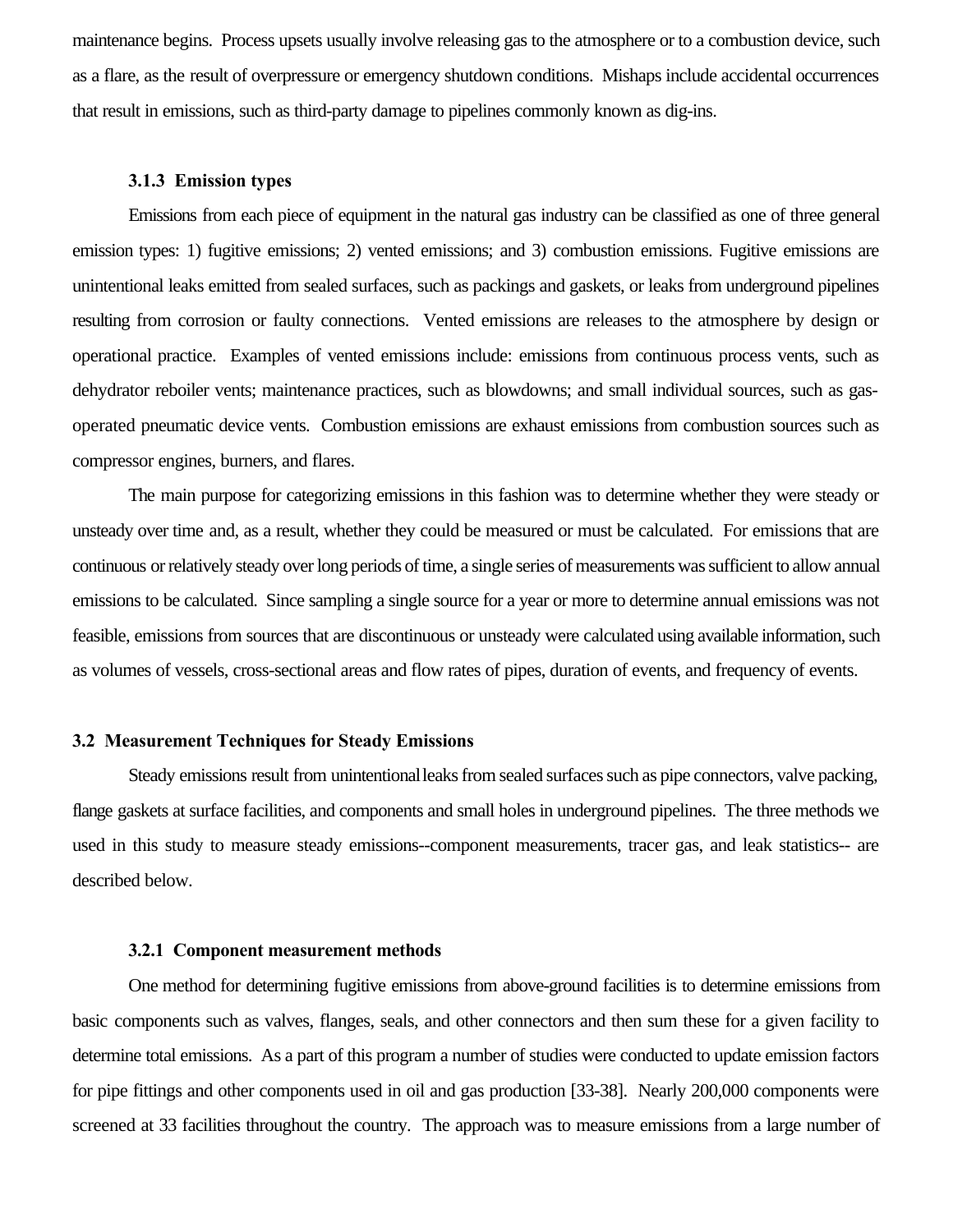randomly selected components and to determine the average emission rate or emission factor for each type of component. If a component was leaking, the average emission rate was measured using one of two test methods.

The first approach is based on the EPA Reference Method 21. [39] The EPA protocol involves screening components using a portable instrument to detect total hydrocarbon (THC) leaks. The corresponding screening value for a component, which is a concentration measurement, is then converted to an emission rate by using a correlation equation developed from data collected using an enclosure measurement method. The enclosure method allows the actual leakage rate to be measured as the product of the flow rate of inert gas through the enclosure and the THC concentration. The correlation equation is developed by correlating the screening or concentration data with the emission rate data measured using the enclosure method. The correlation equation can then be applied to the same component type in similar service within the gas industry to estimate emissions using only screening data. The EPA protocol was used to quantify emissions from equipment leaks in onshore production (except for facilities in the Atlantic and Great Lakes regions), offshore production, and gas processing.

The second approach used to quantify component emission factors modifies the EPA protocol approach by using the GRI Hi-Flow<sup>TM</sup> sampler and direct measurements to replace the data collected using an enclosure approach. The GRI Hi-Flow<sup>TM</sup> sampler is a newly developed device which allows the leak rate of a component to be measured directly. The sampler creates a flow field around the component in order to capture the entire leak. As the stream passes through the instrument, the flow rate and concentration are measured. The GRI Hi-Flow<sup>TM</sup> sampling approach was used to quantify emissions from equipment leaks in onshore production in the Atlantic and Great Lakes regions, gas transmission and storage, and customer meters. Direct measurements, such as rotameter readings, were also used on very high leak rates from open-ended lines at transmission and storage compressor stations.

#### **3.2.2 Tracer gas method**

The tracer gas method of measuring methane emissions consists of releasing a tracer gas (usually sulfur hexaflouride) at a known constant rate near the emission source and measuring the downwind concentrations of tracer and methane. Assuming complete mixing of the methane and tracer gas and assuming identical dispersion, the ratio of the downwind concentrations of tracer to methane must be equal to the ratio of tracer to methane at the release point. Based upon downwind concentrations of methane and tracer, and the known release rate of the tracer, the emission rate of methane can then be determined. This method was used primarily to measure emissions from M&PR stations [27,40].

## **3.2.3 Leak statistics method**

This method is used to quantify methane emissions from underground main and service pipelines [26]. Emission rates are measured for a large number of leaks to accurately determine the average emission rate per leak as a function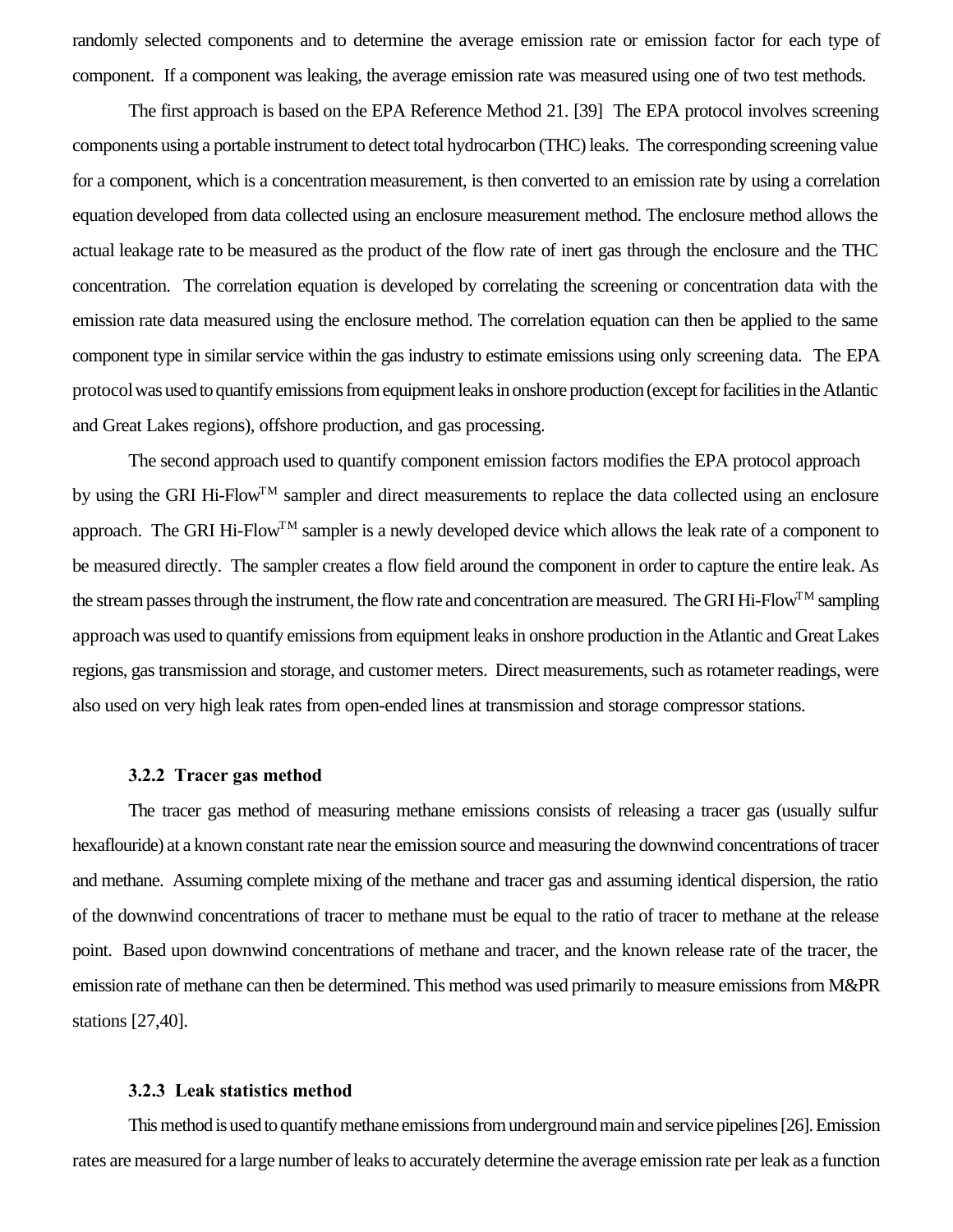of pipe material, age, operating pressure, and soil characteristics. The measurement program was a cooperative effort with industry, in which the industry used a standard sampling protocol and specially designed test equipment to measure leaks from mains and services. In the procedure, a pipe segment containing the leak is isolated, the isolated segment repressurized, and the volumetric flow required to maintain normal operating pressure in the isolated segment is equal to the leak rate. Historical leak records are analyzed to determine the number of leaks per mile for different pipe materials. Total emissions are determined by multiplying the average leak rate per leak by the estimated total number of leaks in the distribution segment.

### **3.3 Calculation of Unsteady Emissions**

For some methane emission sources, such as releases during maintenance, detailed company records were available for multiple years, and a reasonable calculation of average annual emissions could be made. However, many other sources of unsteady emissions are not tracked by companies and, therefore, must be calculated.

Each unsteady source of emissions requires data gathering and a unique set of equations to quantify the average annual emissions. In general, all unsteady sources of emissions require the following information to quantify annual emissions: 1) detailed technical characterizations of the sources and identification of the important parameters affecting emissions; 2) data from multiple sites that allow the methane emitted per emission event to be calculated from the governing equations; and 3) data on the frequency of releases.

The estimate of emissions from a vessel blowdown for routine maintenance is an example of emissions calculated for an unsteady source. In this case the volume, pressure, and temperature of gas contained in the vessel before blowdown is used to calculate losses from a blowdown event. Additionally, an average frequency of these vessel blowdown events is necessary to determine the annual loss.

In some cases, emissions per event from some unsteady sources were measured. These emissions data were combined with site data collected in this study to quantify the annual emissions from these sources. Examples of sources where emission measurements per event were used include emissions from compressor driver exhaust, gas-operated pneumatic devices, glycol dehydrator regenerator overhead vents, and gas-operated chemical injection pumps.

## **3.4 Sampling and Extrapolation**

Because of a number of practical limitations, neither random sampling nor stratified random sampling was feasible in this study. The approach which seemed most appropriate was similar to disproportionate stratified random sampling but with certain differences. Initially, data were collected to determine if a given source was a major contributor to methane emissions. For each source category, an initial estimate of the number of data points needed was calculated based on an estimate of the target precision and the estimated standard deviation for the source category. Accuracy targets for precision are based on the need to estimate the 1992 national emissions to within 0.5%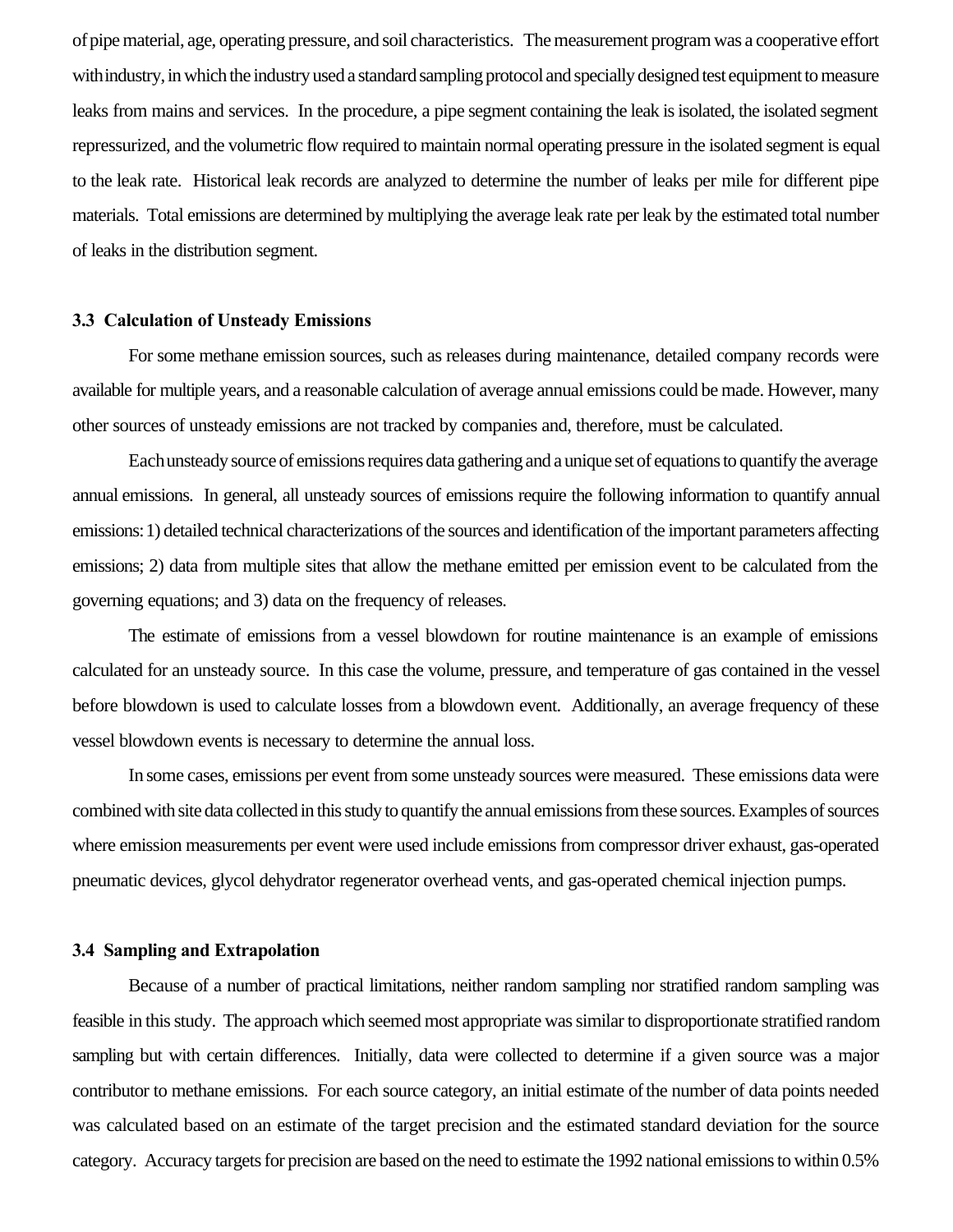of U.S. natural gas production with a 90% confidence limit. Sites were selected in a random fashion from available lists of facilities, such as Gas Research Institute or American Gas Association member companies. However, the companies contacted were not required to participate, and a complete listing of all sources in the U.S. was generally not available. Therefore, the final set of companies selected for sampling was not truly random.

After a limited set of data was collected, the data were screened for bias by evaluating the relationship between emission rate and parameters that may affect emissions. If we identified a parameter or set of strata that had a large affect on emissions from a given source, we then determined if the sampling procedure had produced a disproportionate number of samples in those strata. To determine whether this had occurred, we compared the ratio of the total number of sources in a given stratum to the total number of sources throughout the country. If this ratio is different from the corresponding ratio for the sample data set, then bias may have been introduced. We then eliminated the bias by applying the correct emission factors and activity factors for the different strata.

Once we had identified the important strata, the precision of the emission rate extrapolated to a national basis was calculated and compared to the accuracy target. Where necessary, we collected additional data in various strata to improve the precision of the estimate of emissions from the source. The number of additional data points needed to meet the newly calculated accuracy target was computed based on the standard deviation and a 90% confidence interval. Most source activity and emission factors are made up of an average of multiple measurements or calculations. Therefore, assuming a normal distribution around a mean and error independence, standard deviations and 90% confidence limits were calculated directly for each group of measurements in an activity or emission factor. The confidence intervals or error bounds were propagated through the addition of multiple emission source estimates to arrive at a confidence bound for the national emission estimate. These generally accepted statistical techniques are described in detail in a statistical methods report [21].

The sampling procedure described above was one of the methods we employed in an attempt to minimize bias in the data. The absence of bias cannot be proven; however, one can use a number of methods to screen for bias and then eliminate it when it is found. In addition to our sampling precautions, we also screened data for bias by evaluating the relationship between the emission rates and parameters that may affect emissions. The data set was first stratified by the parameter(s) found to significantly influence emissions. Because the sample set collected was not necessarily representative of the nationwide proportions of sites in each stratum, an emission factor per stratum was produced along with an activity factor per stratum to eliminate bias in the disproportionate data set.

Other techniques employed to minimize bias included evaluating regional differences in operating practices or gas composition. In many cases, regional differences were found and the data were stratified by region in order to account for these differences in the emissions estimation procedure. A group of industry experts was also used to review the data and approach for estimating emissions, so that any additional biases could be identified and eliminated. Experts from each industry sector as well as other reviewers were called upon to regularly review the project sampling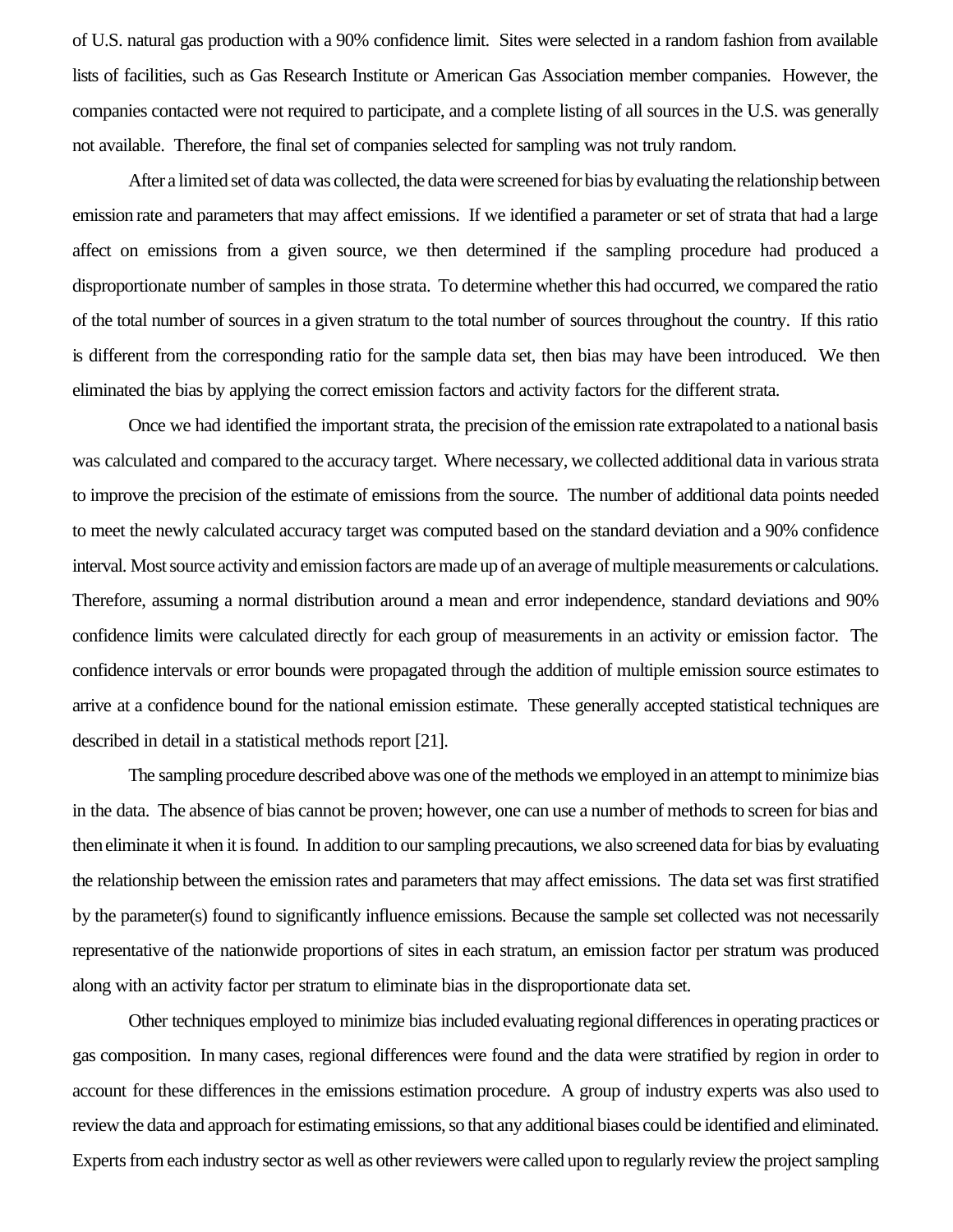approach, extrapolation techniques, and preliminary estimates. These reviewers identified biases that were then eliminated through changes to techniques or through additional data collection. We believe that with this combination of techniques all significant sources of bias have been identified and removed.

Once the data were in an acceptable form, these estimates of emissions from a limited number of sources had to be extrapolated to the national level. At that point it became a simple matter of multiplying the emission factor by the activity factor to obtain a national estimate. Typically the emission factor for a source represents the average emissions rate per source, and the activity factor represents the total industry population of the source category.

## **4.0 RESULTS AND DISCUSSION**

In this section we present a summary of annual methane emissions by emission type: fugitive, vented, and combusted. We also provide a brief description of how the estimates were made and the kinds of measurements that were used. At the end of the section we rearrange the results by industry segment which may be more useful to some readers.

Table 2 sets out our estimates of methane emissions from the largest sources within the U.S. gas industry arranged by emission type. Figure 2 further subdivides the category of fugitive emissions so that the contribution from compressors alone can be identified. This subdivision could be useful should the decision be made to attempt to reduce gas losses from portions of the industry.

## **4.1 Fugitive Emissions--Equipment Leaks**

Fugitive emissions from equipment leaks in the natural gas industry were estimated to be 146.9 Bscf (4160.2  $x$  10<sup>6</sup> m<sup>3</sup>). The breakdown of these emissions among various types of facilities is shown in Table 2. From the subdivision shown in Figure 2 it can be seen that 82.1 Bscf (2325.1 x  $10^6$  m<sup>3</sup>) come from the compressors within these facilities, while other facility emissions amount to only 27.2 Bscf (770.3 x  $10^6$  m<sup>3</sup>).

These high compressor emissions can generally be attributed to their unique design, size, and operation, as well as from the vibrational wear associated with the units.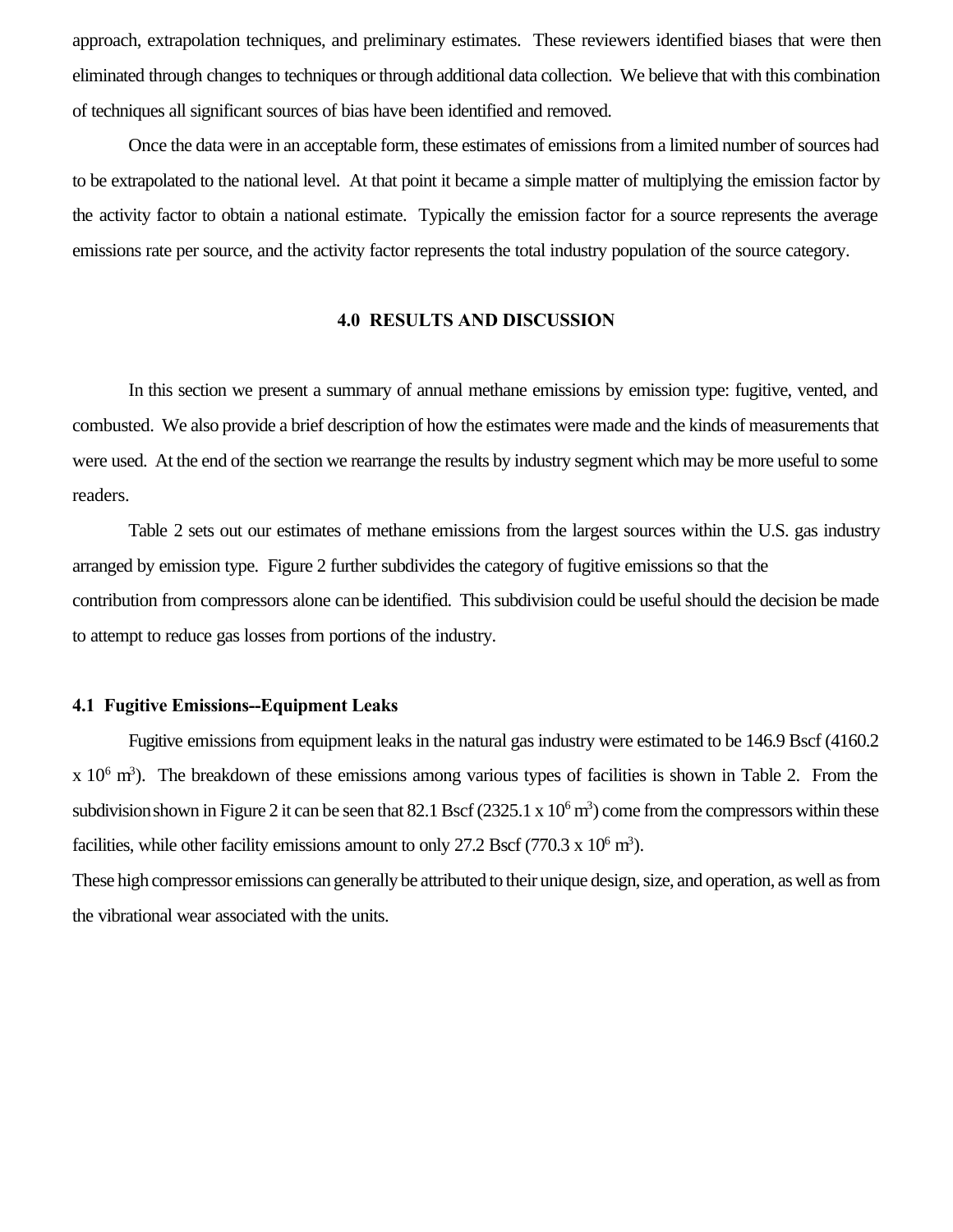| <b>Source</b>                                               |                 | (Bscf) | <b>Annual Methane</b><br><b>Emissions</b><br>$(10^6 \text{m}^3)$ | % of Total |
|-------------------------------------------------------------|-----------------|--------|------------------------------------------------------------------|------------|
| <b>Fugitive Emissions</b>                                   | <b>Subtotal</b> | 195.3  | 5530.9                                                           | 62.1       |
| <b>Equipment Leaks</b>                                      |                 |        |                                                                  |            |
| Compressor Stations (transmission and storage) <sup>a</sup> |                 | 67.5   | 1911.6                                                           | 21.5       |
| <b>Production Facilities</b>                                |                 | 17.4   | 492.8                                                            | 5.5        |
| <b>Gas Plants</b>                                           |                 | 24.4   | 691.0                                                            | 7.8        |
| Metering and Pressure Regulating Stations <sup>b</sup>      |                 | 31.8   | 900.6                                                            | 10.1       |
| <b>Customer Meter Sets</b>                                  |                 | 5.8    | 164.3                                                            | 1.8        |
| Underground Pipeline Leaks (all segments)                   |                 | 48.4   | 1370.7                                                           | 15.4       |
| <b>Vented Emissions</b>                                     | <b>Subtotal</b> | 94.2   | 2667.7                                                           | 30.0       |
| Pneumatics                                                  |                 | 45.7   | 1294.2                                                           | 14.6       |
| <b>Blow and Purge</b>                                       |                 | 30.2   | 855.3                                                            | 9.6        |
| Dehydrator Glycol Pumps                                     |                 | 11.1   | 314.4                                                            | 3.5        |
| Dehydrator Vents                                            |                 | 4.8    | 135.9                                                            | 1.5        |
| <b>Chemical Injection Pumps</b>                             |                 | 1.5    | 42.5                                                             | 0.5        |
| Other                                                       |                 | 0.9    | 25.5                                                             | 0.3        |
| <b>Combusted Emissions</b>                                  | <b>Subtotal</b> | 24.9   | 705.2                                                            | 7.9        |
| <b>Compressor Exhaust</b>                                   |                 | 24.9   | 705.2                                                            | 7.9        |
|                                                             | <b>Total</b>    | 314    | 8892.5                                                           | <b>100</b> |

## TABLE 2. METHANE EMISSIONS FROM THE LARGEST SOURCES IN THE U.S. NATURAL GAS INDUSTRY

a Includes wells at storage facilities

bEmissions from meter and pressure regulating stations result from both pneumatic and fugitive emissions. Since these components cannot be separated using the tracer measurement method, emissions are shown as fugitive by default.

Fugitive emissions are generally measured by either the tracer method or the component method. The tracer method was described briefly above and is described in more detail in reference 27. It has been used to measure emissions from metering and pressure regulating stations. The component approach was used to estimate fugitive emissions from gas production facilities, processing plants, transmission/storage facilities, and customer meters. [33,35,36,38] Separate component emission factors were developed for each industry segment because of differences in design and operating practices that could lead to differences in emissions characteristics. Some regional differences were also determined to have an impact on fugitive emissions so, for example, separate factors were developed for onshore and offshore production facilities.

For gas processing, transmission, and storage, separate emission factors were developed for components physically connected to, or directly adjacent to, compressors because of their significantly higher emission rates. Emissions for an industry segment were then calculated as the sum of compressor-related components and station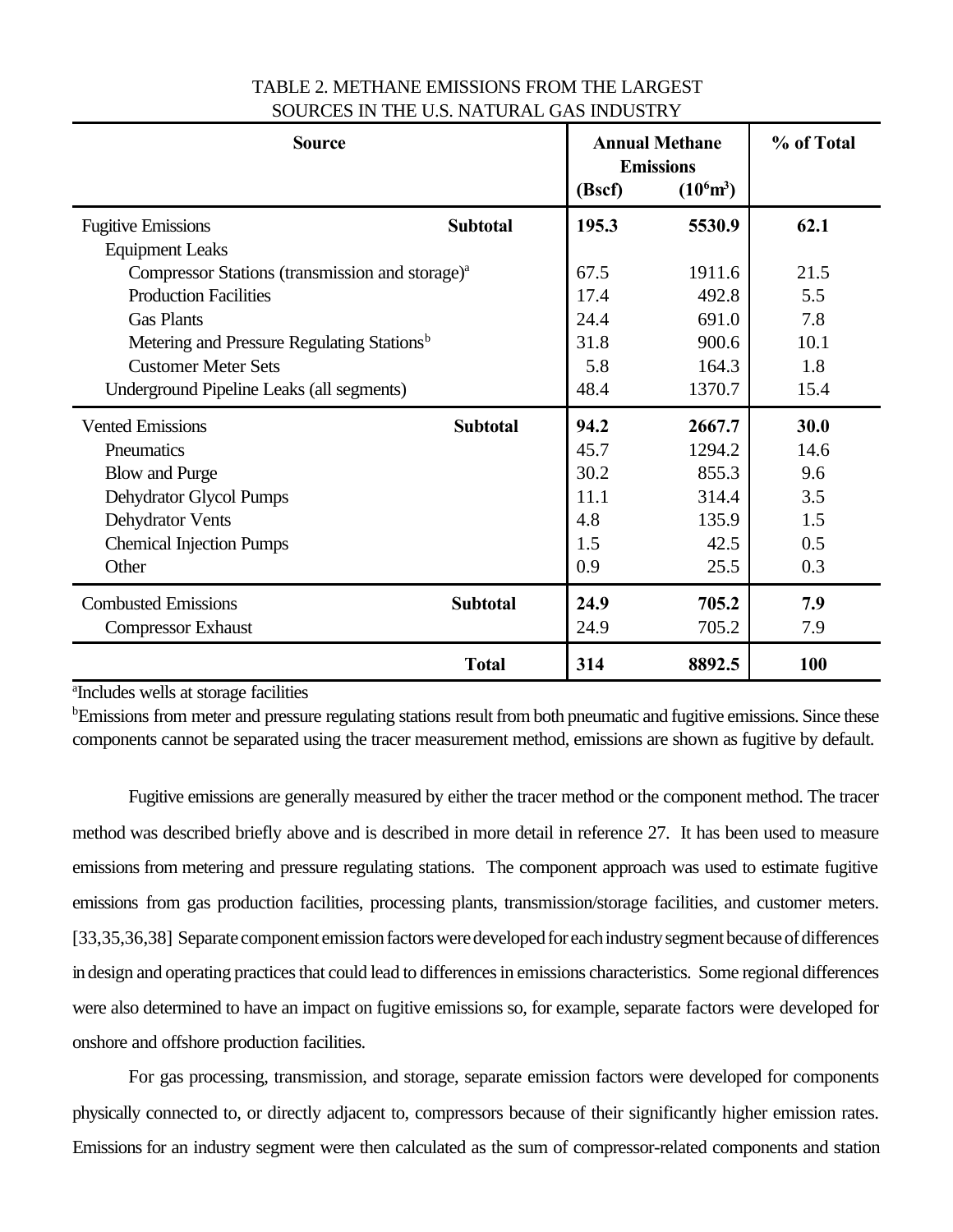components. The following subsections explain how fugitive emissions were calculated for each of the facility types that were significant contributors to total national emissions.



Figure 2. Major Contributors to Fugitive Emissions-- By Segment Facilities in Bscf (and 10<sup>6</sup>m<sup>3</sup>). Not all column totals will match subcolumn totals due to method of rounding significant figures.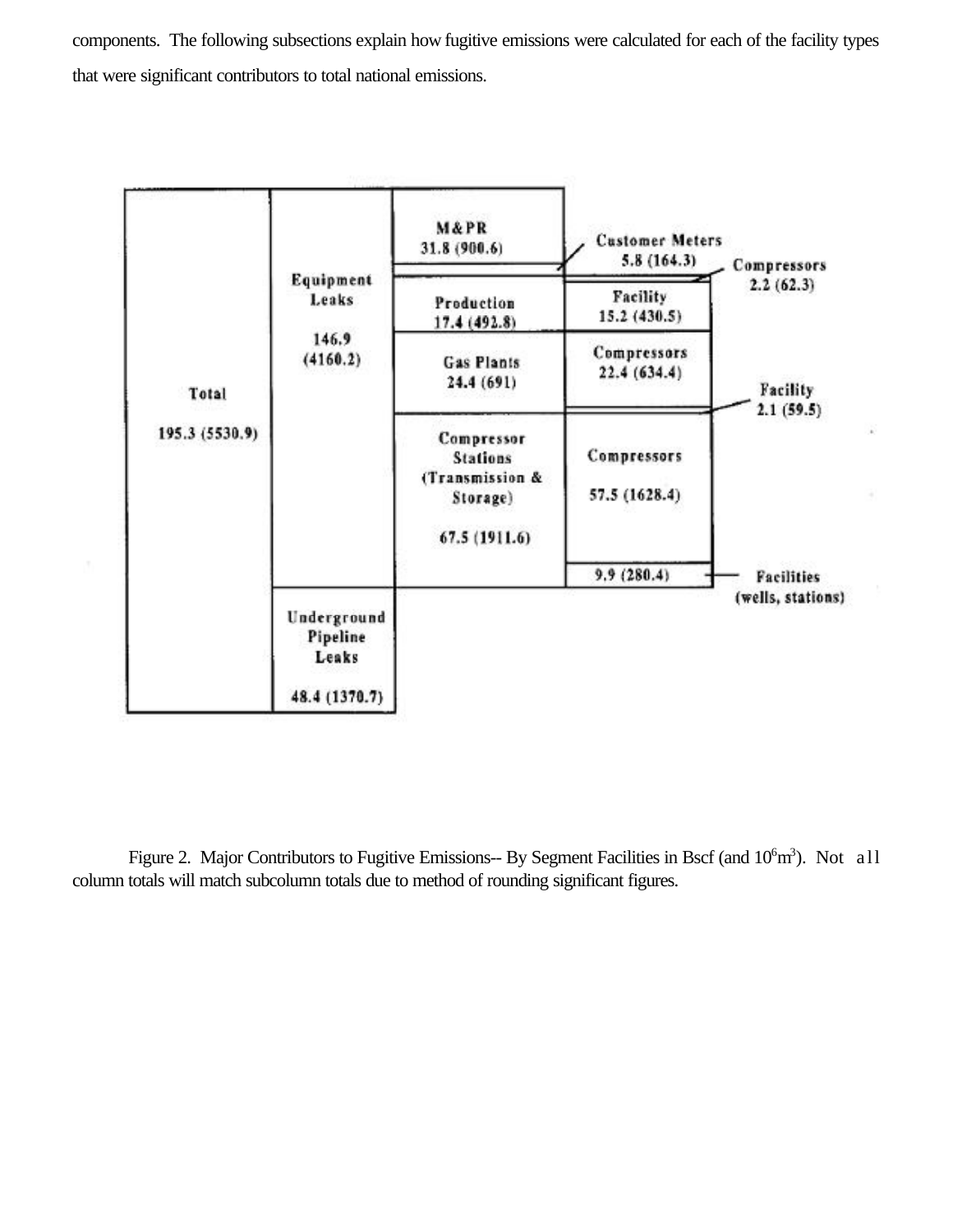### **4.1.1 Compressor stations--transmission and storage**

Compressor stations in transmission and storage are one of the largest sources of fugitive emissions. Equipment leaks from transmission compressor stations were separated into two distinct categories because of differences in leakage characteristics: 1) station components including all sources associated with the station inlet and outlet pipelines, meter runs, dehydrators, and other piping located outside of the compressor building; and 2) compressor-related components including all sources physically connected or immediately adjacent to the compressors. The types of components associated with compressors include compressor blowdown open-ended lines, starter open-ended lines, compressor seals, pressure relief valves, cylinder valve covers, and fuel valves. Fugitive emissions from compressor stations are dominated by emissions from components related to compressors, which emit 57.5 Bscf (1628.4 x  $10<sup>6</sup>$ ) m<sup>3</sup>), while emissions from all of the remaining components not associated with compressors contribute only 9.9 Bscf  $(280.4 \times 10^6 \text{ m}^3).$ 

Fugitive emissions were estimated from measurement data collected at 15 compressor stations using the GRI Hi-Flow<sup>TM</sup> sampler. [36] Based on the measurement data, fugitive emissions from the compressor blowdown openended line were found to be the largest source. Compressor blowdown open-ended lines allow a compressor to be depressurized when idle, and typically leak when the compressor is operating or idle. Two primary modes of operation lead to different emission rates for these open-ended lines: 1) the blowdown valve is closed and the compressor is pressurized, either during normal operation or when idle; or 2) the valve is open when the compressor is idle, isolated from the compressor suction and discharge manifolds, and the blowdown valve is opened to depressurize the compressor. The fugitive emission rate is higher for the second operating mode when the blowdown valve is open, since leakage occurs from the valve seats of the much larger suction and discharge valves. Separate component emission factors were developed for the two operating modes of the compressor blowdown open-ended line. An overall average component emission factor was derived for compressor blowdown open-ended lines by determining the fraction of time transmission compressors operate in each mode (i.e., pressurized or depressurized).

The majority of compressor fugitive emissions result from the transmission and storage segments, where a large number of very large compressors exist. Since compressors are also a part of production facilities and gas plants, the compressor component emission factors developed for the transmission and storage segments were also used for compressor components in those segments.

## **4.1.2 Production facilities**

Annual fugitive emissions from gas production facilities in the U.S. were estimated to be 17.4 Bscf (492.8 x 10<sup>6</sup> m<sup>3)</sup>. Component emission factors for fugitive equipment leaks in gas production were estimated separately for onshore and offshore production due to differences in operational characteristics. Regional differences were found to exist between onshore production in the Atlantic and Great Lakes regions (Eastern U.S.) and the rest of the country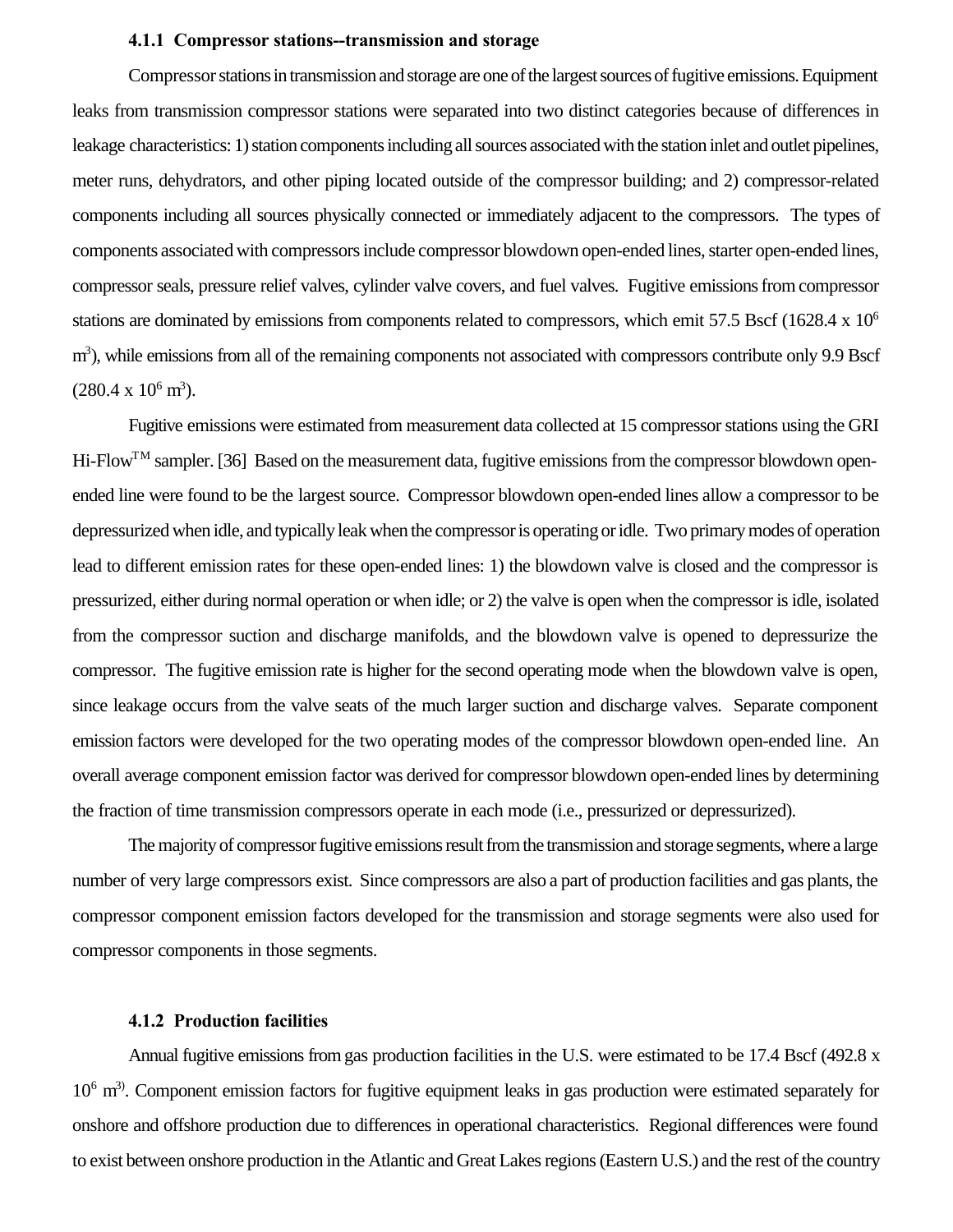(Western U.S.), and between offshore production in the Gulf of Mexico and the Pacific Outer Continental Shelf. In general, these regional differences were due to differences in the number, type, age, and leak detection and repair characteristics of equipment. Therefore, separate measurement programs were conducted to account for these regional differences.

For onshore production in the Eastern U.S., component emission factors and average component counts were based on a measurement program using the GRI Hi-Flow<sup>TM</sup> sampler to quantify emission rates from leaking components. [34] A total of 192 individual well sites were screened at 12 eastern gas production facilities. Fugitive emissions from onshore production in the rest of the U.S. were estimated using the EPA protocol. Component emission factors were based on screening and enclosure data collected from 83 gas wells at 4 gas production sites in the Western U.S. [37] The average component counts were based on data from the onshore production measurement program and additional data collected during 13 site visits to gas production fields. [25]

Emissions from equipment leaks at offshore production sites in the U.S. were quantified based on two separate screening and enclosure studies using the EPA protocol: 1) the oil and natural gas production operations measurement program, [37] which included four offshore production sites in the Gulf of Mexico; and 2) the offshore production measurement program, [41] which included seven offshore production sites in the Pacific Outer Continental Shelf.

#### **4.1.3 Gas processing plants**

Fugitive emissions from gas processing plants contribute 24.4 Bscf (691.0 x  $10^6$  m<sup>3</sup>) to national annual methane emissions. The majority of fugitive emissions from gas processing plants are attributed to compressor-related components, which account for 22.4 Bscf ( $634.4 \times 10^6$  m<sup>3</sup>). The component emission factors for compressor-related components in gas processing plants were based on the fugitives measurement program at 15 compressor stations. [25] Fugitive emissions from the remaining gas plant components, not associated with compressors, were estimated based on the oil and gas production measurement program. [33] In the oil and gas production measurement program, equipment leaks from a total of eight gas processing plants were measured using the EPA protocol.

## **4.1.4 Meter and pressure regulating stations**

Fugitive emissions from meter and pressure regulating stations (M&PR stations) contribute 31.8 Bscf (900.6  $x 10<sup>6</sup>$  m<sup>3</sup>) to total annual methane emissions. Emissions from this category of surface equipment were measured using the tracer measurement approach and, therefore, were reported separately from other categories of surface equipment fugitives. A total of 95 M&PR facilities were measured using the tracer technique. [27]

The primary losses from M&PR stations include both fugitive emissions and, in some cases, emissions from pneumatic devices. Since the tracer measurement technique used does not differentiate between fugitive and vented emissions, the vented pneumatic emissions are, therefore, included in the fugitive category by default. Some pressure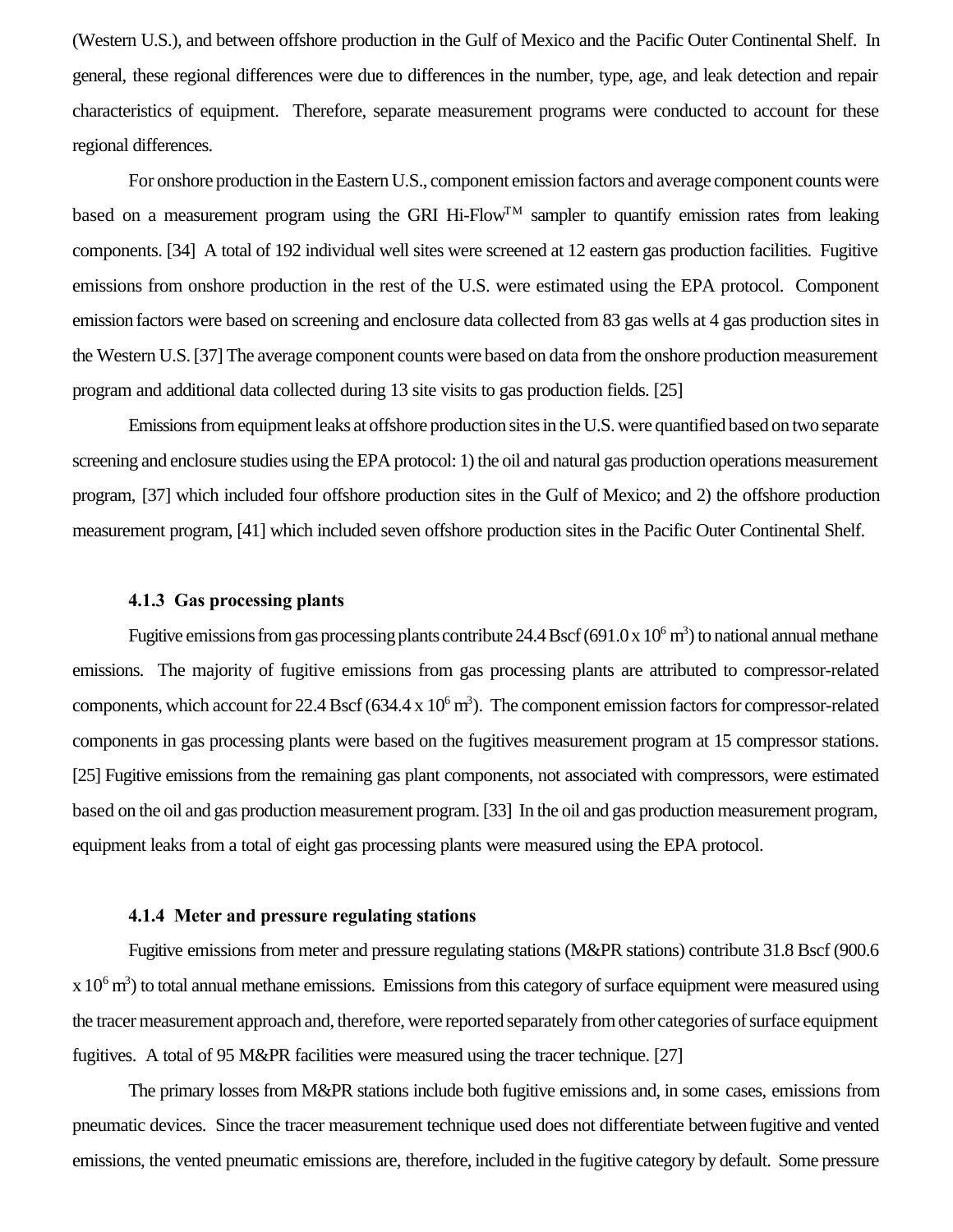regulating stations use gas-operated pneumatic devices to position the pressure regulators. These gas-operated pneumatic devices bleed to the atmosphere continuously and/or when the regulator is activated for some system designs. Other designs bleed the gas downstream into the lower pressure pipeline and, therefore, have no losses associated with the pneumatic devices.

Tracer measurements were used to derive the emission factors for estimating emissions from M&PR stations in both the transmission and distribution segments of the gas industry. The total emissions are a product of the emission factor and activity factor, which were stratified into inlet pressure and location (above ground versus in vaults) categories to improve the precision of the emission estimate.

M&PR stations in the distribution segment include both transmission-to-distribution custody transfer points and the downstream pressure reduction stations. The emission factors for distributions are based on the average measured emissions for each station category, and the activity factors are based on the average data supplied by 12 distribution companies. The annual methane emissions for the M&PR stations in the distribution segment of the industry are 27.3 Bscf (773.1 x  $10^6$  m<sup>3</sup>).

For the transmission segment, the stations include transmission-to-transmission custody transfer points and transmission-to-customer transfer. Emission factors for the transmission segment are derived from the tracer measurement database for M&PR stations, and the activity factors are based on survey data from six transmission companies. The annual estimated methane emissions for the transmission segment are 4.5 Bscf (127.4 x  $10<sup>6</sup>$ m<sup>3</sup>).

## **4.1.5 Customer meter sets**

Fugitive emissions from commercial/industrial and residential customer meter sets contribute 5.8 Bscf (164.3 x 10<sup>6</sup>m<sup>3</sup>) total national emissions. The average leak rate per residential meter set is only 0.01 scf/hr (0.0003 m<sup>3</sup>/hr), but there are approximately 40 million customer meters located outdoors. The meter sets include the meter itself and the related pipe and fittings. Methane emissions from commercial and residential customer meter sets are caused by fugitive losses from the connections and other fittings surrounding the meter set. No losses have been found from the meter itself.

Methane emissions from customer meter sets were estimated based on fugitives screening data collected from 10 cities across the U.S. [25,35,38] Although a total of around 1600 meter sets were screened as part of this study, only about 20% of the meter sets screened were found to be leaking at low levels. For the majority of customer meter sets screened, the GRI Hi-Flow<sup>TM</sup> device was used to develop emission factors. For the other meter sets screened, the EPA protocol was used to convert the screening data into emission rates.

Emission factors for residential customer meter sets were defined as the average methane leakage rate per meter set for outdoor meters. Emissions from indoor meters are much lower than for outdoor meters because gas leaks within the confined space of a residence are readily identified and repaired. This is consistent with the findings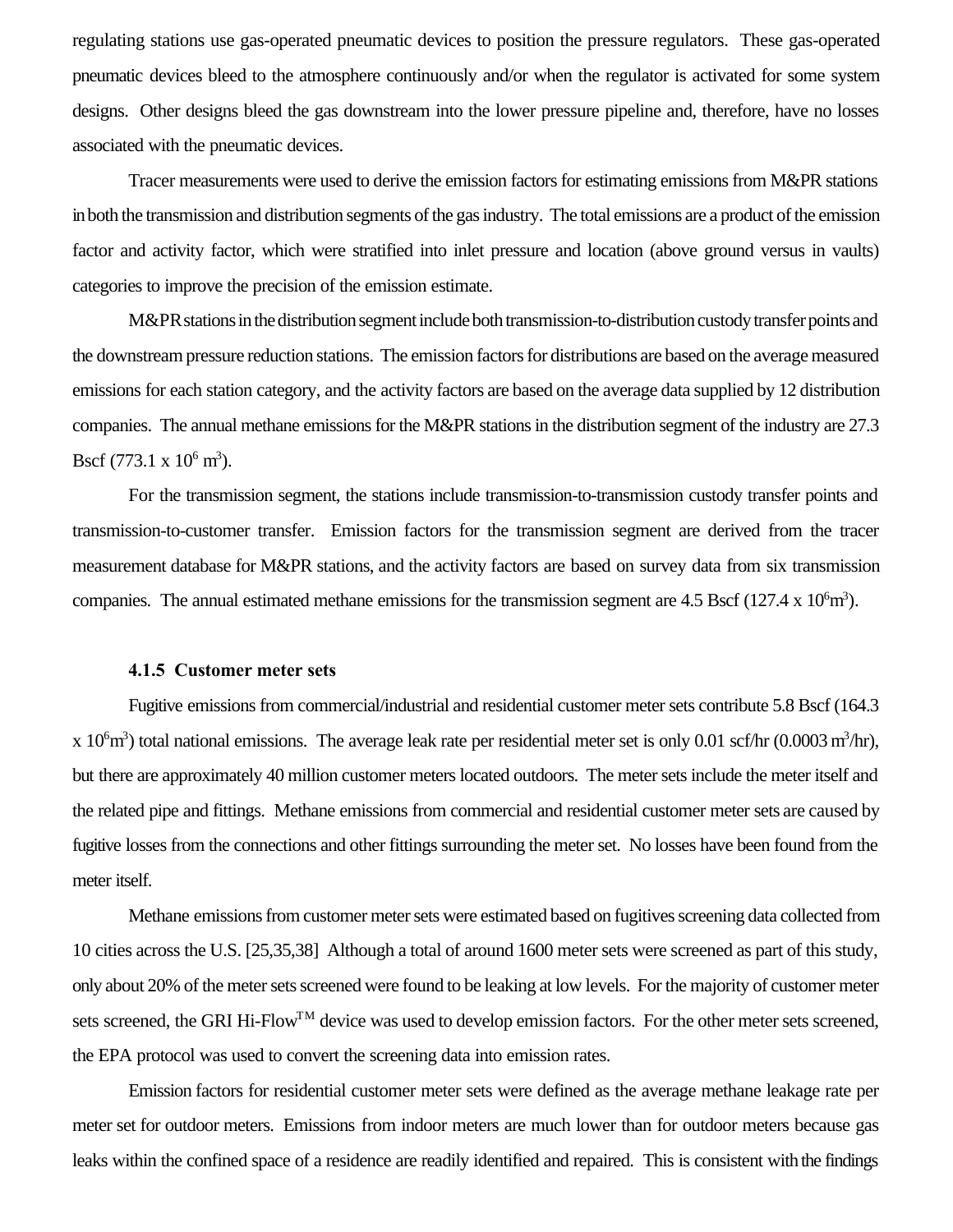that pressure regulating stations located in vaults have substantially lower emissions than stations located above ground. Emission factors for commercial/industrial meter sets were estimated separately as the average emission rate per meter set.

The activity factors for residential customer meter sets were defined as the number of outdoor customer meters in the U.S. The activity factor was based on published statistics including a breakdown of residential customer meters by region in order to estimate the number of meter sets located indoors. Data were obtained from 22 individual gas companies within different regions of the U.S. to estimate the number of residential customer meters.

## **4.2 Fugitive Emissions--Underground Pipeline Leaks**

Fugitive leakage from underground piping systems contributes  $48.4$  Bscf (1370.7 x  $10^6$  m<sup>3</sup>) to total methane emissions. Pipeline leaks are caused by corrosion, material defects, and joint and fitting defects/failures. Based on limited leak measurement data from two distribution companies, leakage from underground distribution mains and services was targeted as a potentially large source of methane emissions from the gas industry.

A leak measurement technique was developed to quantify methane emissions from underground pipelines in the natural gas industry. [26] A total of 146 leak measurements were collected from the participating companies. These data were used to derive the emission factors for estimating methane leakage from distribution, transmission, and production underground pipelines. The total emissions are a product of the emission factor and activity factor, and are stratified by pipe use (mains versus services) and pipe material categories to improve the precision of the estimate.

The soil oxidation rates of methane were experimentally determined to be a function of the methane emission rate, pipe depth, and soil temperature. [42] The methane leakage rate for underground pipelines was determined to be a function of the pipe service (mains versus services) and the pipe material type. In general, the larger the leakage rate per leak, the lower the soil oxidation rate. Because of the types of pipelines in service in the distribution segment, the overall leakage rate per peak is lower. Therefore, the overall oxidation rate for distribution pipelines is higher than for transmission or gathering lines.

In the distribution segment, activity factors were based on the national database of leak repairs broken down by pipe material using information from 10 companies, and then combined with historical leak records provided by 6 companies. The activity factors represent the number of equivalent leaks that are continuously leaking year round; repaired leaks are counted as fractional leaks. The activity factor combined with the factors derived from the leak measurement data produced an overall methane emissions estimate of 41.6 Bscf (1178.1 x  $10^6$  m<sup>3</sup>) which includes an adjustment for soil oxidation. The largest contributor to the overall annual emissions was cast iron mains, followed by unprotected steel services and mains. The average soil oxidation rate applicable to distribution piping was 18%, which primarily affects the emissions from cast iron mains which have low leak rates per leak.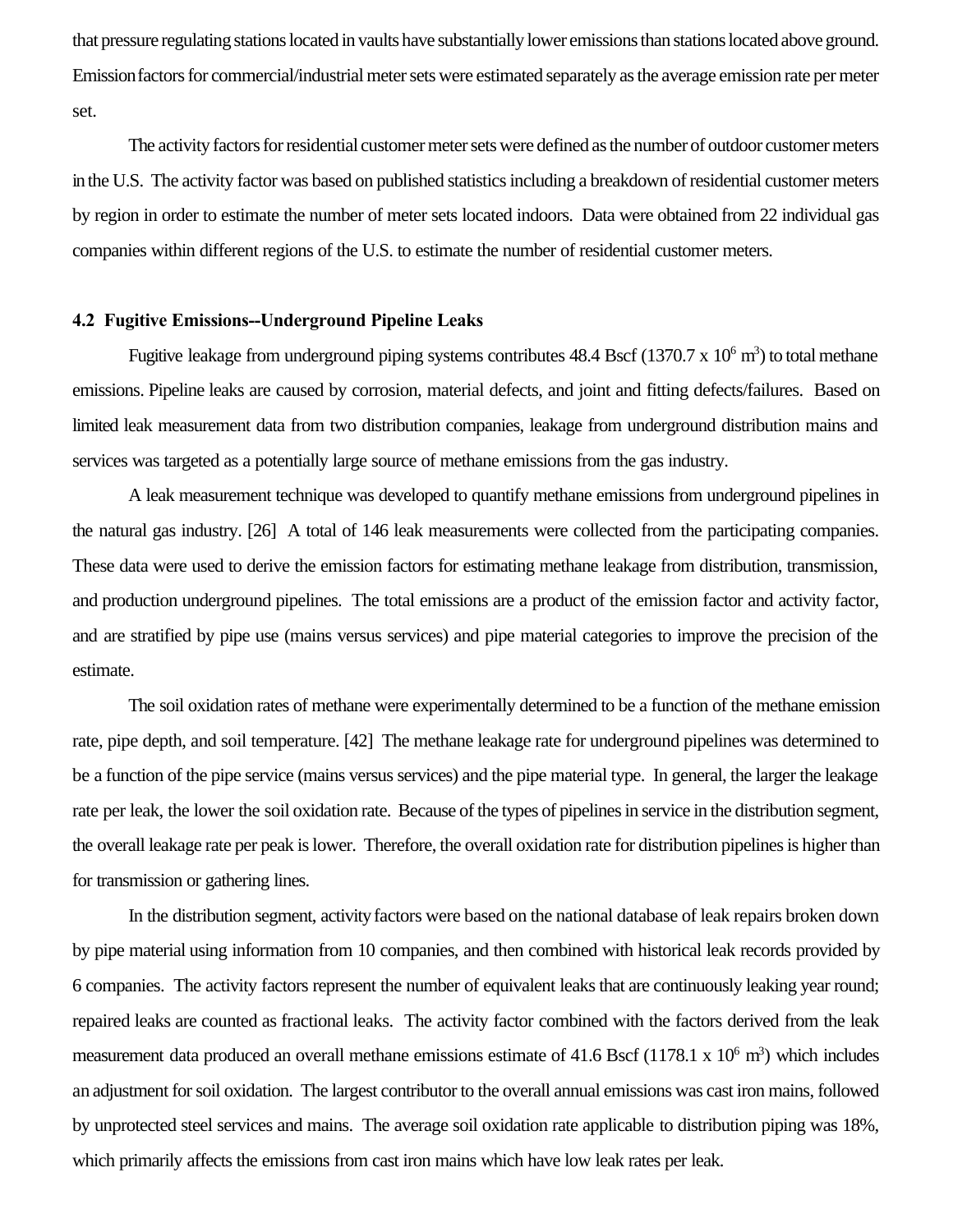In the transmission and production segments, the estimated methane leakage was based on the emission factors derived from the leak rates measured on distribution mains and on activity factors derived from a nationally tracked database of pipe mileage/leak repairs. [43] For transmission pipeline leakage, the estimated annual methane emissions were  $0.2$  Bscf (5.7 x 10<sup>6</sup> m<sup>3</sup>) which includes an adjustment for soil oxidation. For gathering pipeline in the production segment, the estimated annual methane emissions were 6.6 Bscf (186.9 x  $10^6$  m<sup>3</sup>). The estimated methane emissions to the atmosphere from gathering lines include an adjustment of 5% average methane oxidation in the soil.

## **4.3 Vented Emissions**

Vented emissions primarily result from three categories: 1) pneumatic devices; 2) blow and purge emissions, and 3) dehydrator emissions. Emissions from chemical injection pumps and other sources are minor.

### **4.3.1 Pneumatic devices**

Pneumatic devices in the natural gas industry are valve actuators and controllers that use natural gas pressure as the force for valve movement. Gas from the valve actuator is vented during every valve stroke, and gas may bleed continuously from the valve controller pilot as well. Pneumatic devices are a major source of unsteady emissions and account for  $45.7$  Bscf ( $1294.2 \times 10^6$  m<sup>3</sup>) of methane emissions. [29] Methane emissions from pneumatic devices were calculated based on field measurements, site data, and manufacturers' data.

There are two primary types of these devices: 1) control valves that regulate flow, and 2) isolation valves that block or isolate equipment and pipelines. Of the two main types, isolation valves typically have lower annual emission rates, although the emission rate per actuation can be high. This is because isolation valves are moved infrequently for emergency or maintenance activities that require isolating a piece of equipment or section of pipeline. Alternatively, control valves typically move frequently to make adjustments for changes in process conditions, and some types of control valves bleed gas continuously.

Emission factor estimates for pneumatic devices were based on a combination of site information, manufacturers' data, and measured emissions from devices in the field. Each segment of the industry has very different practices regarding the use of pneumatic devices. These differences and a summary of the data collected to characterize the different pneumatic devices are described below.

The production segment accounts for the majority of the pneumatic emissions:  $31.4$  Bscf (889.2 x  $10<sup>6</sup>$ m<sup>3</sup>) or 69% of all pneumatic emissions. High pressure natural gas is used to operate most of these devices, since production facilities are usually located at remote sites and natural gas is readily available and less expensive than compressed air or electricity. The majority of devices are used to regulate flow and can emit methane either on a continuous basis or only when the device is actuated. Data were collected from 22 sites to determine the fraction of continuous bleed devices versus intermittent bleed devices. A total of 44 measurements of various device types in field operation were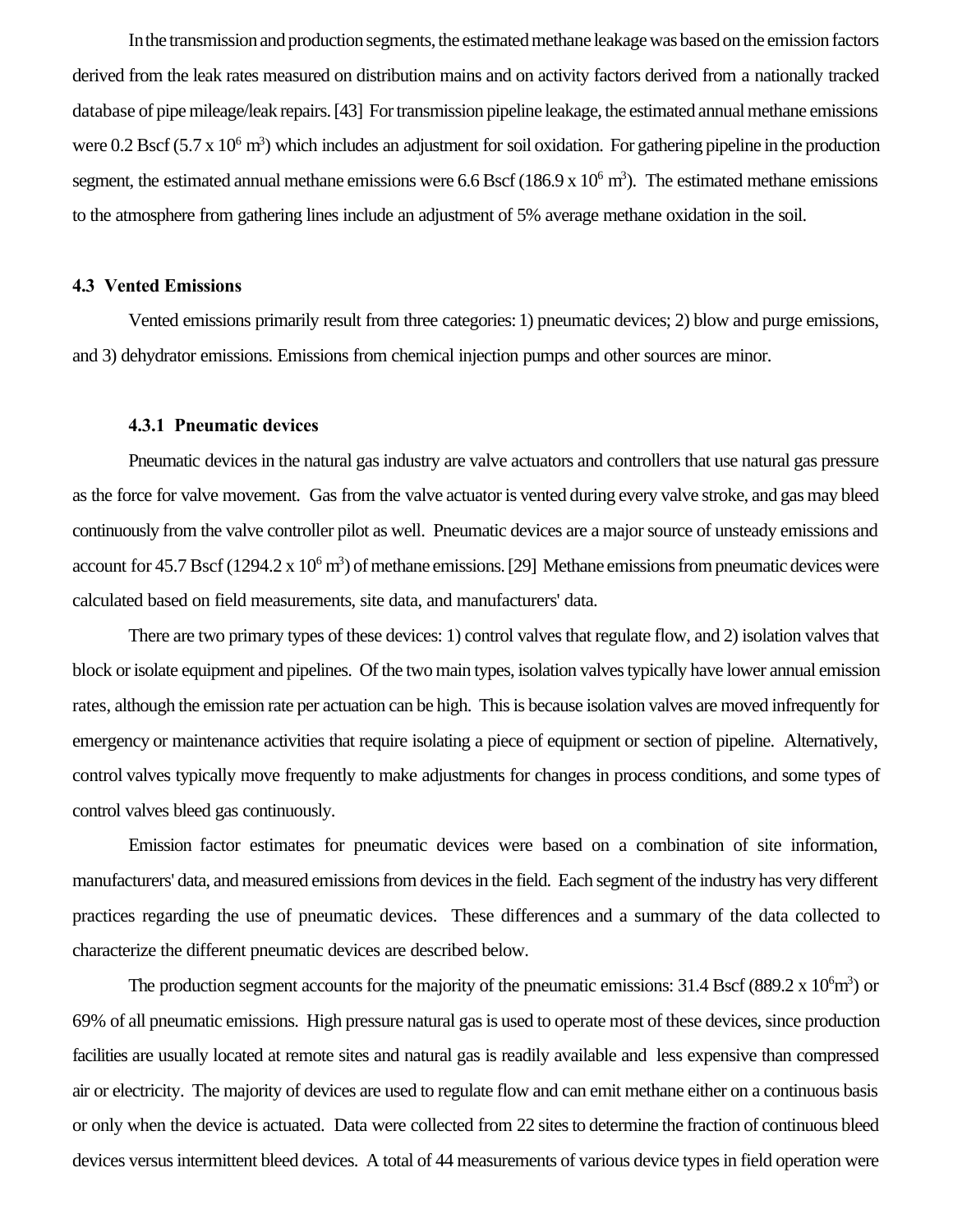used to estimate the emission factor. In addition, the four most common manufacturers of these devices were contacted for information regarding the characteristics of the devices that affect emissions. The total number of pneumatic devices in the production segment were determined based on data from more than 35 sites.

Pneumatic device emissions from the gas processing segment are very small:  $0.1$  Bscf ( $2.8 \times 10^6$  m<sup>3</sup>) or less than 1% of all pneumatic emissions. Emissions were based on data collected from nine gas processing plants and from the four manufacturers of the devices observed. Of the gas processing plants surveyed, only about half (56%) use natural gas to operate pneumatic controllers and isolation valves; other sites use compressed air or electric motors. The natural gas powered isolation valves in this industry segment are operated only once per month or once per year, so the emissions per site are relatively small.

Emissions from pneumatic devices at transmission compression stations and storage stations account for 14.1 Bscf (399.3 x  $10<sup>6</sup>m<sup>3</sup>$ ) or 31% of pneumatic emissions. In this industry segment, most of the pneumatics are gasactuated isolation valves. Data for these types of devices were provided by 16 sites and 2 manufacturers. There are a few pneumatic control valves used to reduce pressure or to control liquid flow from a separator or scrubber. Emissions for these devices were based on information collected from 54 sites and 23 measurements of operating devices. Site data from 54 stations were also used to determine the number of devices per station, which was extrapolated to a national number of pneumatic devices in the transmission segment.

Pneumatic emissions for the distribution segment are included in the "fugitive" emission factor for M&PR stations. The M&PR pneumatics cannot be separated from fugitives, since M&PR total emissions were measured using the downwind tracer technique.

## **4.3.2 Blow and purge**

Blow and purge is a major source of unsteady emissions and accounts for approximately 30.2 Bscf (855.3  $x 10<sup>6</sup>$  m<sup>3</sup>) of methane emissions. [24] Blow (or blowdown) gas refers to intentional and unintentional venting of gas for maintenance, routine operations, or emergency conditions. A piece of process equipment or an entire site is isolated from other gas containing equipment and depressurized to the atmosphere. The gas is discharged to the atmosphere for one of two reasons: 1) maintenance blowdown-- the gas is vented from equipment to eliminate the flammable material inside the equipment providing a safer working environment for personnel that service or enter the equipment; or 2) emergency blowdown-- the gas is vented from a site to eliminate a potential fuel source, for example in case of fire. The factors that affect the volume of methane blowdown released to the atmosphere are frequency, volume of gas blowdown per event, and the disposition of the blowdown gas.

Blowdown from maintenance releases were determined by equipment category: compressor blowdown, compressor starts, pipeline blowdown, vessel blowdown, gas wellbore blowdown, and miscellaneous equipment blowdowns. Emergency blowdowns refer to the unexpected release of gas by a safety device, such as a pressure relief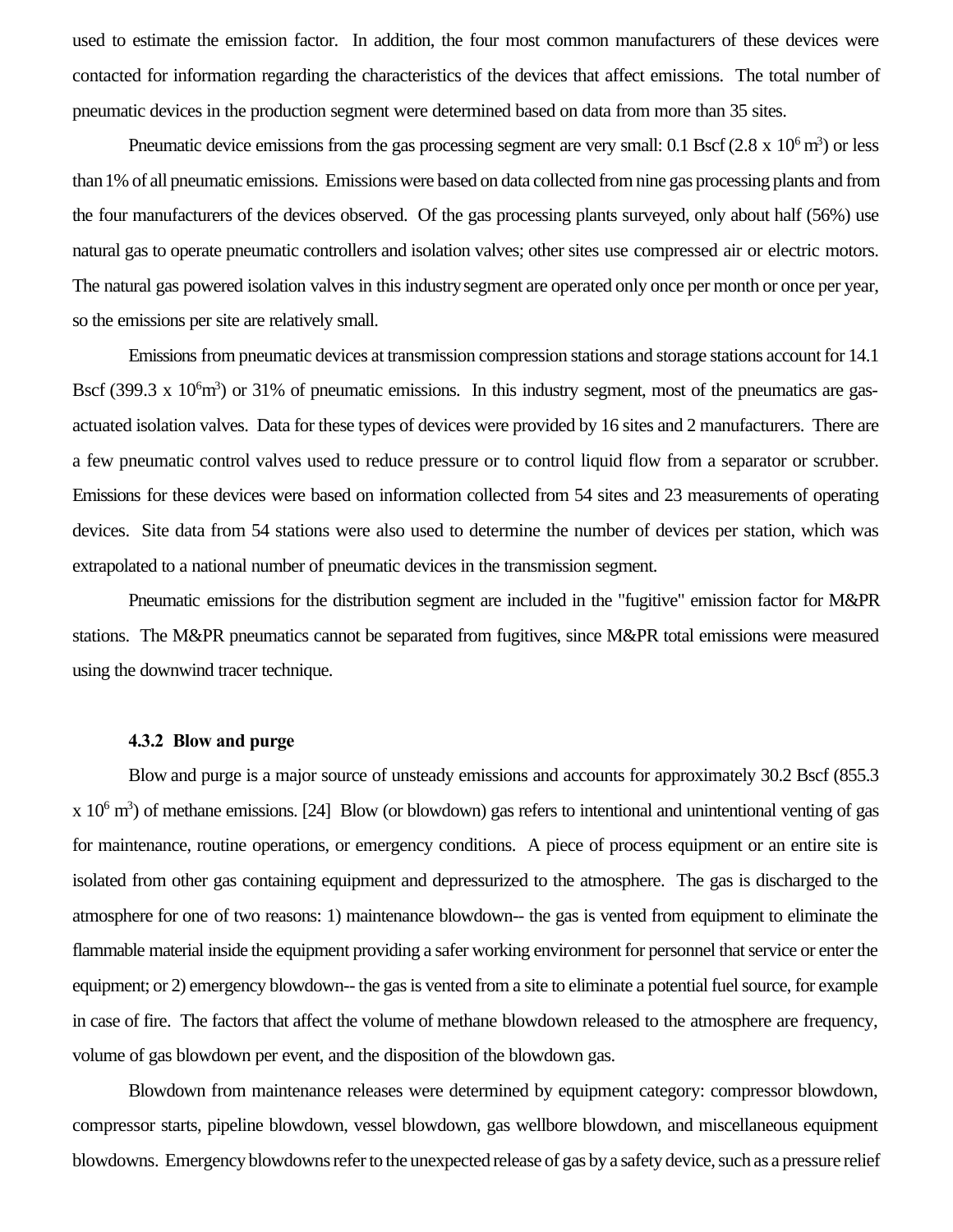valve (PRV), on a vessel or the automatic shutdown/emergency blowdown of a transmission compressor station. Digins, pipeline ruptures caused by unintentional damage, were also classified under emergency release of gas and included in the blow and purge estimates.

Emission estimates for each industry segment were based on data from site visits or company tracked data. Blow and purge emissions from the production segment, accounting for approximately 6.5 Bscf (184.1 x  $10^6$  m<sup>3</sup>) of the total blow and purge emissions, were based on data from 25 sites. Emissions for transmission and gas processing plants, which have similar station blowdown practices, were based on data from eight companies. These industry segments account for 18.5 Bscf (523.9 x  $10^6$  m<sup>3</sup>) and 2.9 Bscf (82.1 x  $10^6$  m<sup>3</sup>) of the total blow and purge emissions, respectively. The distribution segment makes up about 2.2 Bscf ( $62.3 \times 10^6 \text{ m}^3$ ) of the total blow and purge emissions, and the emission estimate for this segment was based on detailed lost-gas studies from two distribution companies. [44,45]

## **4.3.3 Glycol dehydrator pumps**

Glycol dehydrator circulation pumps are a major source of unsteady emissions and account for 11.1 Bscf  $(314.4 \times 10^6 \text{ m}^3)$  of methane emissions. [32] These pumps use the high pressure of the rich glycol from the absorber to power pistons that pump the low pressure, lean glycol from the regenerator. The pump configuration pulls additional gas from the absorber along with the rich glycol, more gas than would flow with the rich glycol if conventional electrical pumps and level control were used. This gas is emitted through the dehydrator vent stack along with the methane absorbed in the rich glycol stream.

Gas-powered glycol circulation pumps are common throughout the industry even at sites where electrical pumps are the standard for other equipment. The dehydrator equipment is often specified as a separate bid package, and the vendors most often use the Kimray gas pump as their standard pumping unit. The pumps are an integral part of the glycol dehydrator unit, and their emissions occur through the same point. However, the pumps are the cause for nearly half of the methane emissions from dehydrators, so they are considered separately.

Unlike chemical injection pumps, which vent the driving gas directly to the atmosphere, dehydrator pumps pass the driving gas along with the rich (wet) glycol to the reboiler. Therefore, methane emissions from the pump depend on the design of the dehydrator since gas recovery on the dehydrator will also recover gas from the pump. The demographics generated for the glycol dehydrator control system (flash drum recovery and vent vapor recovery) were also used to determine the net emission rate for glycol pumps. Design data from Kimray were used to establish the amount of gas used by these pumps. Gas-assisted glycol pumps were found almost exclusively in production dehydrators, with a few in gas processing. No active gas-assisted pumps were found during the site visits to transmission or storage facilities which is consistent with the fact that larger facilities tend to use electricity.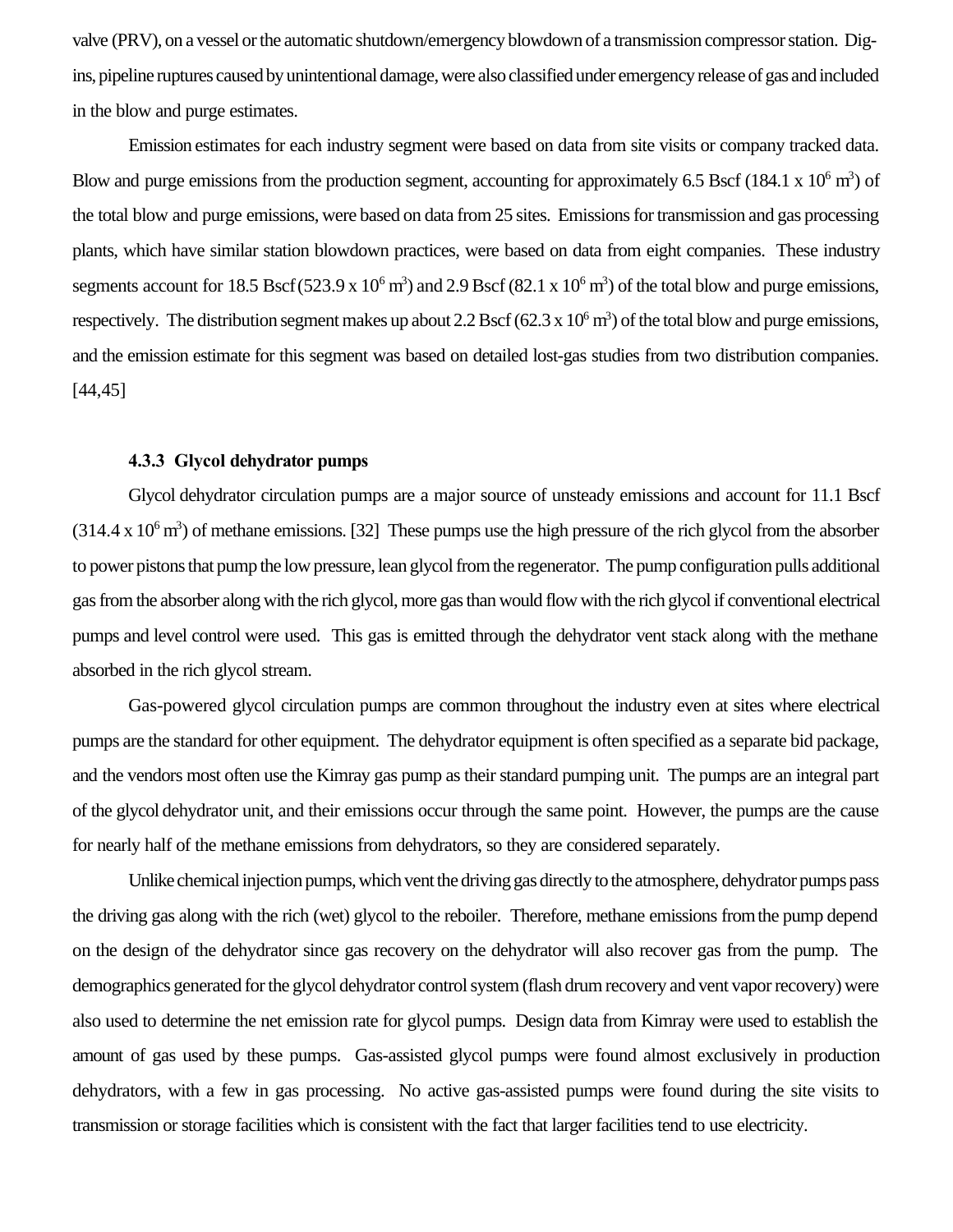#### **4.3.4 Dehydrator vents**

Glycol dehydrator vents are a major source of methane emissions and account for  $4.8$  Bscf (135.9 x  $10<sup>6</sup>m<sup>3</sup>$ ) of methane emissions. [32] The majority of the glycol dehydrators are located in production, but dehydrators are also used in gas processing, transmission, and storage. Methane emissions are highest in the production segment; 71% of the total dehydrator vent emissions are attributed to dehydrators in the production segment. This is due to the high activity and emission factors for this segment. The absence of flash tanks in most production dehydrators leads to an emission rate per volume of gas dehydrated that is higher in production than in the other segments.

Glycol dehydrators remove water from the natural gas through continuous glycol absorption. The water-rich glycol is regenerated, or heated, which drives the water back out of the glycol. The glycol also absorbs some other compounds from the gas, including a small amount of methane. The methane is driven off with the water in the regenerator and vented to the atmosphere.

The important emission-affecting variables for dehydrators are: gas throughput, use of a flash tank, use of stripping gas, and use of vent controls where the gas is routed to a burner. An emission factor per unit of gas throughput was established for glycol dehydrator regenerator vents using three sources of data: 1) computer simulations of dehydrator operations using first principles; 2) data from actual samples taken from regenerator vents; and 3) multiple site visits. The emission factor was combined with an activity factor to generate the emission rate. The activity factors are the volumes of gas dehydrated in each industry segment. The total glycol dehydrator throughput compares well with a separate study conducted by API. [46]

## **4.3.5 Chemical injection pumps**

Chemical injection pumps are a small source of unsteady emissions and account for 1.5 Bscf (42.5 x  $10^6$  m<sup>3</sup>) of methane emissions solely in the production segment. [30] Emission estimates for this source were based on data from 17 sites, 6 manufacturers, and emission measurements from a Canadian study. [47] The total number of chemical injection pumps nationally was extrapolated from data relating the number of chemical injection pumps to the number of gas wells at 38 sites.

Gas-driven chemical injection pumps use gas pressure to move a piston which pumps the chemical on the opposite end of the piston shaft; the power gas is then vented to the atmosphere at the end of the stroke. The power gas may be natural gas or compressed air. Two types of chemical injection pumps were observed: 1) piston pumps and 2) diaphragm pumps. The larger diaphragm pumps emit more gas per stroke, and they are used to pump a higher flow rate of chemical or to pump the chemical into high pressure equipment.

Chemical injection pumps are used to add chemicals such as corrosion inhibitors, scale inhibitors, biocides, demulsifiers, clarifiers, and hydrate inhibitors to operating equipment. These additives protect the equipment or help maintain the flow of gas. The vast majority of these pumps exist in the production segment where the gas is wet and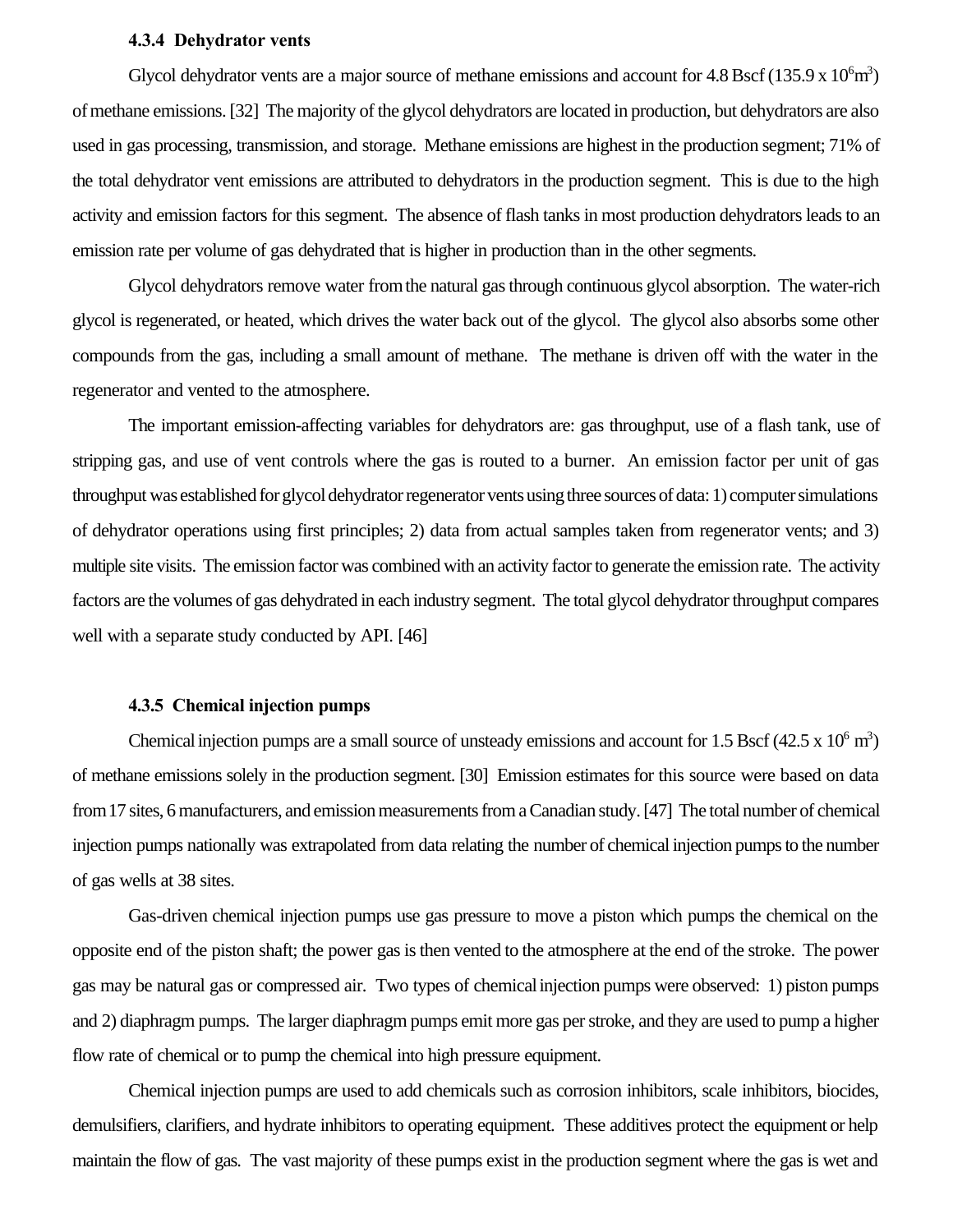has a high non-methane content. The pumps are most often located at the well sites, so that the chemical can protect all of the downstream and downhole equipment. Most of the chemical injection pumps in oil and gas production are associated with oil production and were not included in this study. As with pneumatic control valves, the chemical injection pumps in production are primarily powered by natural gas.[30]

In the production segment, significant regional differences exist. Depending on the gas composition and conditions, some regions use very few pumps, while other regions use the pumps frequently. Many pumps also have seasonal operation since they protect against hydrate formation which winter temperatures exacerbate. Only a few pumps exist in the gas processing and transmission segments. The pumps that do exist are powered by compressed air at these stations and, as a result, have no methane emissions.

#### **4.4 Combusted Emissions**

Combusted emissions result from incomplete combustion of methane in burners, flares, and engines. Incomplete combustion of methane in compressor engine exhaust is the only significant source of methane in this category.

Methane emitted to the atmosphere in compressor driver exhaust is a major source of unsteady emissions and accounts for 24.9 Bscf (705.2 x  $10^6$  m<sup>3</sup>) of methane emissions. [28] Methane emissions result from the incomplete combustion of the natural gas fuel, which allows some of the methane in the fuel to exit in the exhaust stream. There are two primary types of compressor drivers: 1) reciprocating gas engines, and 2) gas turbines. A few compressors in the industry are driven by other means such as electric motors, but the majority are natural gas fueled. In addition to compressors, there are some natural gas drivers that run electrical generators at gas plants and compressor stations.

Reciprocating engines emit approximately 40 times more methane per horsepower or per unit of fuel consumed than gas turbines. Reciprocating engines account for over two-thirds of all installed horsepower in the gas industry. Therefore, reciprocating engine compressor drivers account for over 98% of the methane emissions for this category.

Emissions were determined by analyzing and combining several databases to generate emission factors and activity factors. A GRI database, the TRANSDAT compressor module, [48] contains data from AGA (American Gas Association) on types and models of compressors in use, as well as data on compressor driver exhaust from the Southwest Research Institute (SwRI). AGA gathers its data from government agencies, such as the U.S. Department of Energy (DOE) and the Federal Energy Regulatory Commission (FERC), and from surveys of its member companies in transmission and distribution. SwRI data were generated through actual field testing. These data were combined to generate emission factors for this project by correlating compressor driver type, methane emissions, fuel use rate, and annual operating hours for 775 reciprocating engines and 86 gas turbines.

Horsepower•hour activity factors were developed for each industry segment using data from GRI TRANSDAT, FERC, AGA, company databases, and site visits. GRI TRANSDAT includes horsepower data for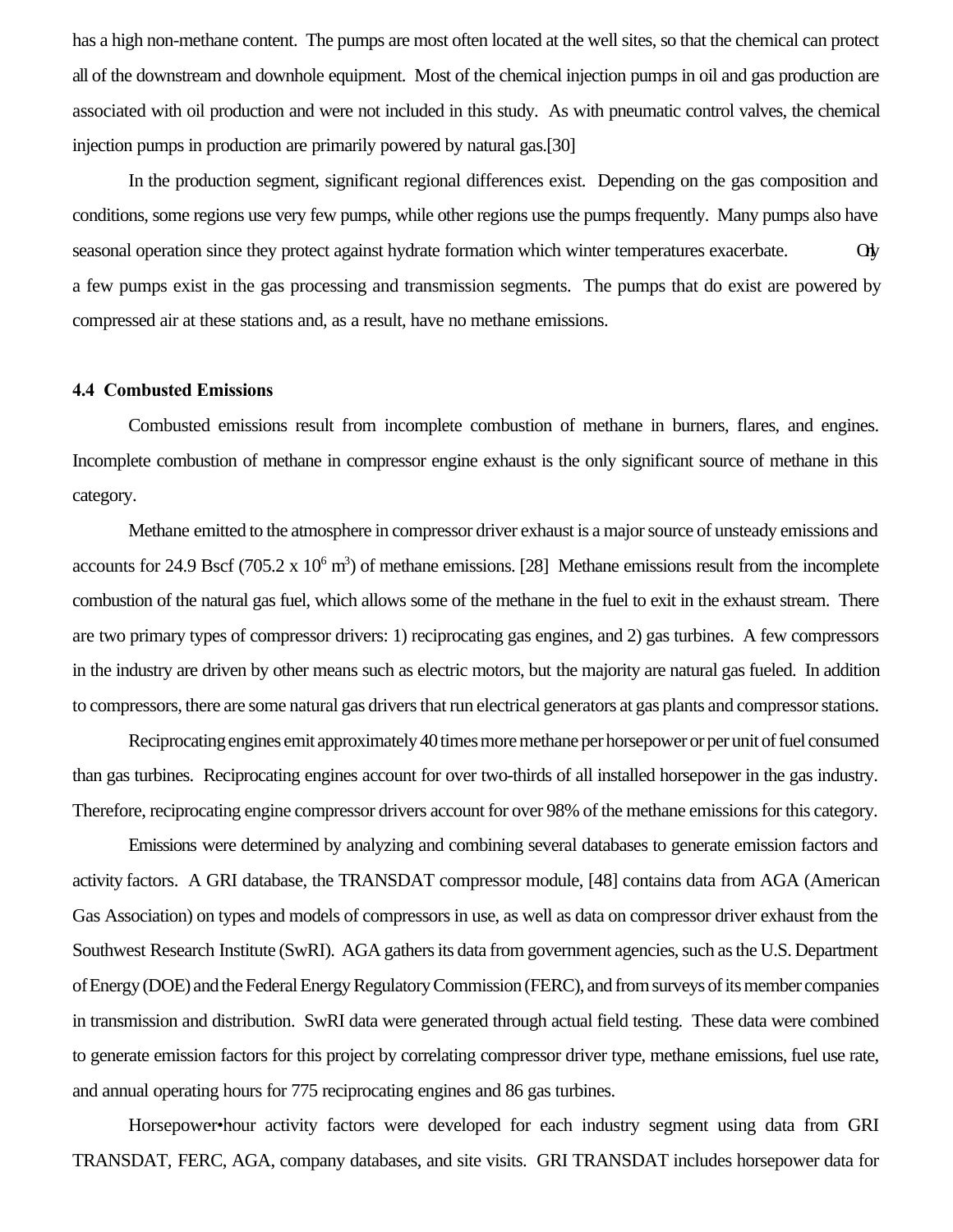7489 reciprocating engines and 793 gas turbines in transmission. Transmission operating hours were based on FERC data for 1992 and one company's data for 524 reciprocating engines and 89 gas turbines. Storage horsepower and operating hours were based on AGA data and data from 11 storage stations, respectively. Since national totals for transmission and storage horsepower were available, no industry extrapolation was necessary for these activity factors. Production horsepower•hours were based on one company's data for 513 reciprocating engines and 6 gas turbines. Processing horsepower and operating hours were based on 10 site visits and company data for 11 gas processing plants. Activity factors for production and processing were extrapolated to the industry using published data for nationally marketed gas production and gas processing, respectively.

## **4.5 Largest Sources by Industry Segment**

Companies within each industry segment will undoubtedly be interested in their own emissions and their sources, as will policy makers. In this section we have recast the data so that emissions from each industry segment and the largest categories within each segment can be seen. Table 3 summarizes emissions by industry segment, and Table 4 breaks these emissions down further by type. As shown earlier, fugitive emissions are the largest emission type for the industry as a whole. It can be seen in Table 4 that they are also the largest emission type for each industry segment except production where vented emissions prevail. Vented emissions are high in the production sector because of the contribution from pneumatic devices. The transmission/storage sector has the highest emissions of 116.5 Bscf (3299.3 x  $10^6$  m<sup>3</sup>), largely because of fugitive emissions associated with compressor stations. The production and distribution sectors have more or less equal emission levels of 84.4 and 77.0 Bscf (2390.2 and 2180.6 x  $10^6$  m<sup>3</sup>), respectively. Emissions in the production sector are driven by vented gas from pneumatic devices and fugitive emissions. Distribution sector emissions are driven primarily by underground pipeline leaks and M&PR stations. The processing sector has the lowest emissions of 36.4 Bscf (1030.8 x  $10^6$  m<sup>3</sup>) produced largely by fugitives and to a lesser extent by compressor driver exhaust.

It should be noted in both Tables 3 and 4 that the error estimates for the totals cannot be directly derived from the error estimates of the table entries for two reasons: first, errors were propagated by a sum of squares technique using a level of data not presented in this paper; second, error estimates for cell entries are based on a 90% confidence interval assuming a normal distribution, while error estimates for the total are based on the upper limit of a 90% confidence interval, allowing for a reasonable asymmetry in the error distribution and statistical dependence in the errors for some sets of source categories. This conservative approach was adopted to avoid, as far as possible, overstating confidence in the final industry estimates.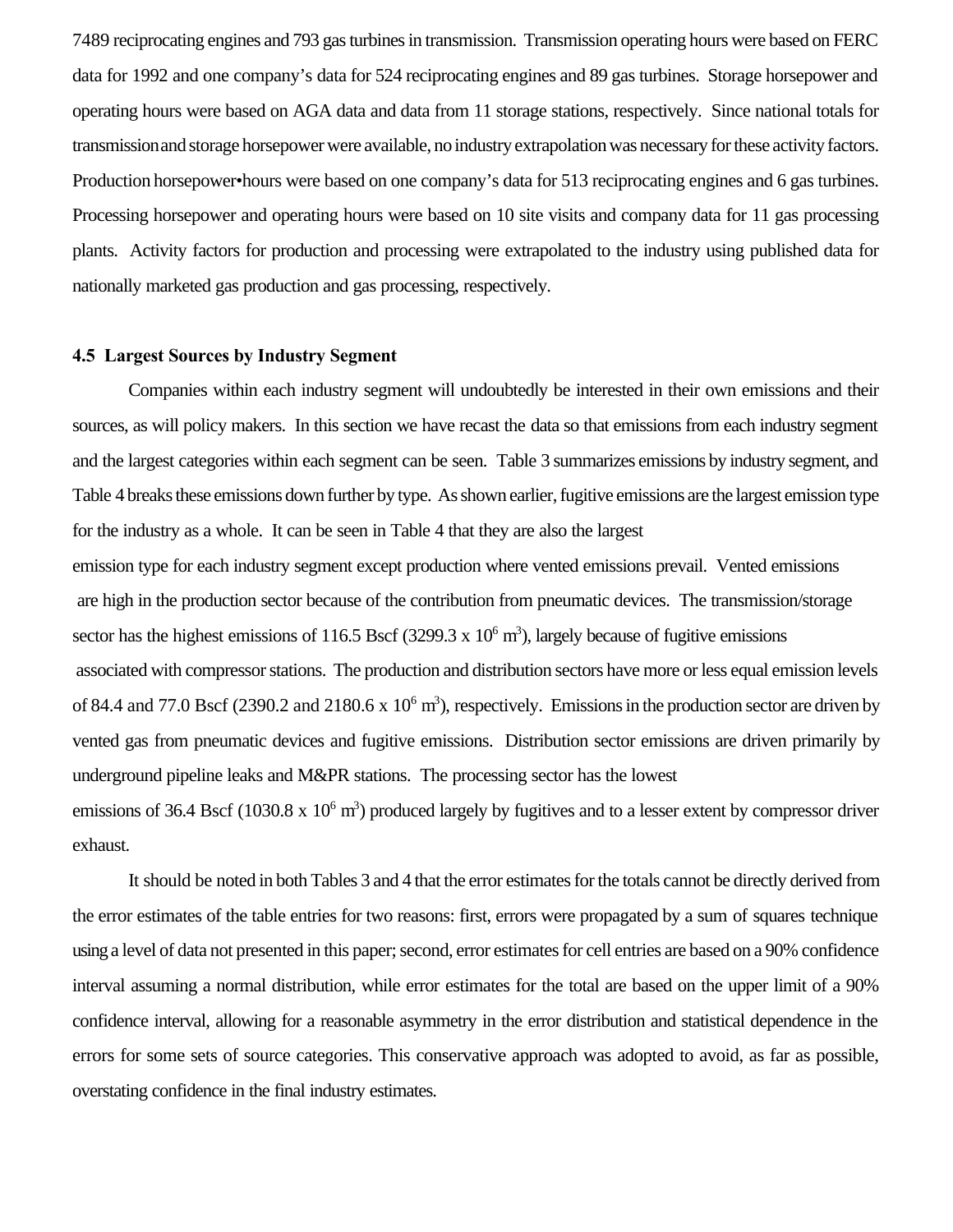## **5.0 CONCLUSIONS**

In a Report to Congress the U.S. Environmental Protection Agency has estimated the contribution of methane from all U.S. anthropogenic sources, excluding the natural gas industry, to be 1190 to 1336 Bscf (33,700.8 to 37,835.5 x 10<sup>6</sup> m<sup>3</sup>). [17] Therefore the 314 Bscf (8892.5 x 10<sup>6</sup> m<sup>3</sup>) of methane emissions estimated from the U.S. gas industry in this study accounts for 19 to 21 % of U.S. anthropogenic methane emissions. This compares to emission estimates for other significant sources of 31 % from landfills, 19 % from domestic livestock, 15 % from coal mines, 9 % from livestock manure, and 6 % from other sources.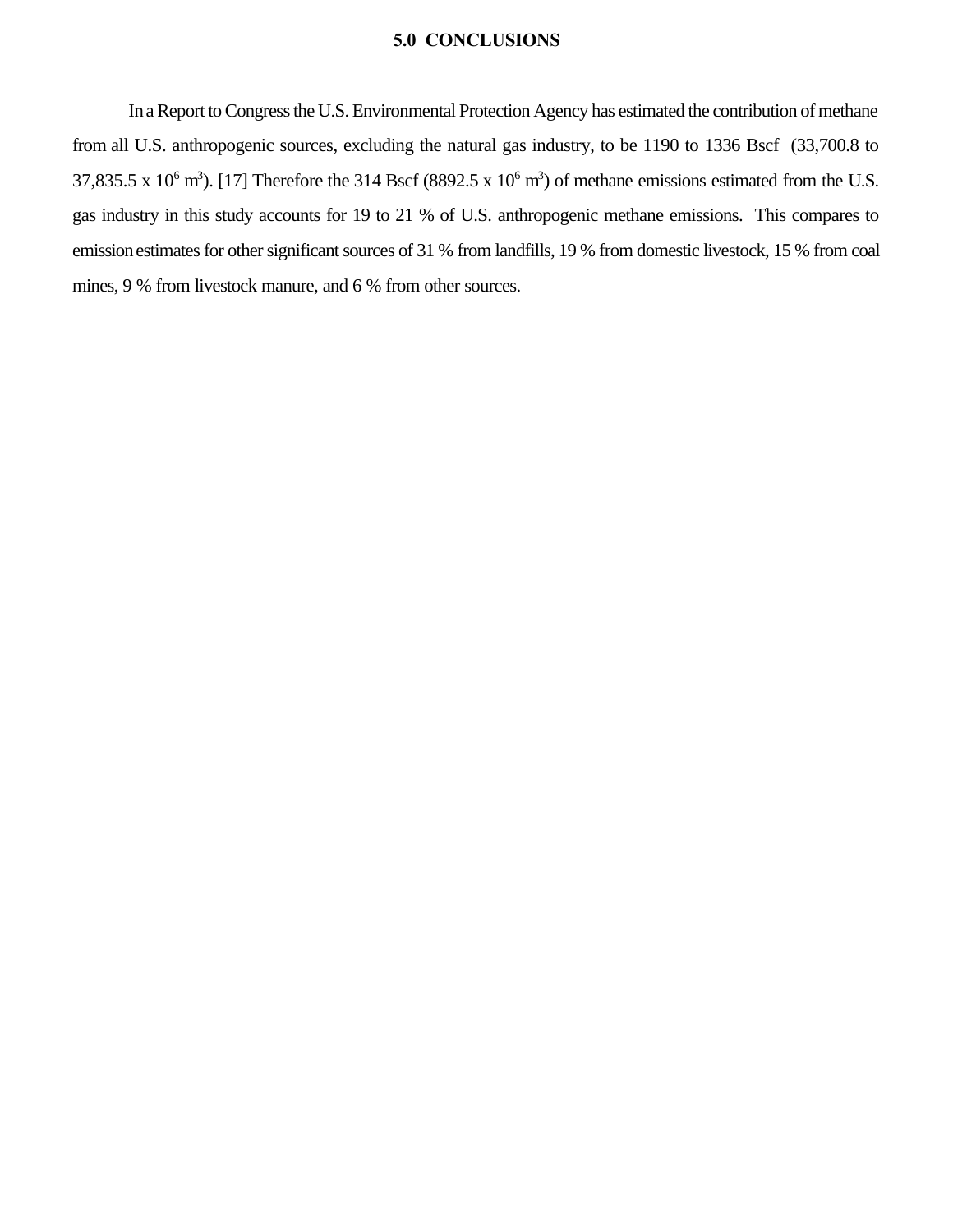| <b>Segment</b>       | <b>Emissions,</b><br><b>Bscf</b> $(10^9 \text{m}^3)$ | <b>Percent of Total</b><br>Emissions $(\% )$ | <b>Emissions as a Percent</b><br>of Gross National<br>Production (1992) <sup>a</sup> |
|----------------------|------------------------------------------------------|----------------------------------------------|--------------------------------------------------------------------------------------|
| Production           | $84.4 \pm 37.0^b$<br>$(2.39 \pm 1.05)$               | $26.8 \pm 11.8$                              | $0.38 \pm 0.17$                                                                      |
| Processing           | $36.4 \pm 20.6$<br>$(1.03 \pm 0.58)$                 | $11.6 \pm 6.6$                               | $0.16 \pm 0.09$                                                                      |
| Transmission/Storage | $116.5 \pm 58.0$<br>$(3.30 \pm 1.64)$                | $37.1 \pm 18.5$                              | $0.53 \pm 0.26$                                                                      |
| <b>Distribution</b>  | $77.0 \pm 53.6$<br>$(2.18 \pm 1.52)$                 | $24.5 \pm 17.1$                              | $0.35 \pm 0.24$                                                                      |
| <b>Total</b>         | $314 \pm 105$ <sup>c</sup><br>$(8.89 \pm 2.97)$      | $100.0 \pm 33.4$                             | $1.42 \pm 0.47$                                                                      |

<sup>a</sup> 1992 Gross national production = 22,132 Bscf (626.8 x 10<sup>9</sup> m<sup>3</sup>). [49]

<sup>b</sup> Precision is based on a 90% confidence interval, assuming a normal distribution.

<sup>c</sup> Total precision is based on a 90% confidence interval, with more conservative assumptions (see text).

| <b>Emission</b><br><b>Type</b> | <b>Production</b><br>Segment,<br><b>Bscf</b><br>$(10^9 \text{m}^3)$ | <b>Gas</b><br><b>Processing</b><br>Segment,<br><b>Bscf</b><br>$(10^9 \text{m}^3)$ | <b>Transmission</b><br>and Storage<br>Segment,<br><b>Bscf</b><br>$(10^9 \text{m}^3)$ | <b>Distribution</b><br>Segment,<br><b>Bscf</b><br>$(10^9 \text{m}^3)$ | <b>Industry</b><br><b>Emissions,</b><br><b>Bscf</b><br>$(10^9 \text{m}^3)$ | <b>Emissions</b><br>as Percent<br>of Total |
|--------------------------------|---------------------------------------------------------------------|-----------------------------------------------------------------------------------|--------------------------------------------------------------------------------------|-----------------------------------------------------------------------|----------------------------------------------------------------------------|--------------------------------------------|
| Fugitive                       | $24.0 \pm 10.0^b$<br>$(0.68 \pm 0.28)$                              | $24.4 \pm 16.7$<br>$(0.69 \pm 0.47)$                                              | $72.1 \pm 47.0$<br>$(2.04 \pm 1.33)$                                                 | $74.7 \pm 35.8$<br>$(2.12 \pm 1.01)$                                  | $195.2 \pm 62.3$<br>$(5.53 \pm 1.76)$                                      | 62.1                                       |
| Vented                         | $53.8 \pm 33.1$<br>$(1.52 \pm 0.94)$                                | $5.1 \pm 8.1$<br>$(0.14 \pm 0.23)$                                                | $33.0 \pm 33.9$<br>$(0.93 \pm 0.96)$                                                 | $2.2 \pm 40.0$<br>$(0.06 \pm 1.13)$                                   | $94.2 \pm 62.4$<br>$(2.67 \pm 1.77)$                                       | 30.0                                       |
| Combusted                      | $6.6 \pm 13.2$<br>$(0.19 \pm 0.37)$                                 | $6.9 \pm 8.9$<br>$(0.20 \pm 0.25)$                                                | $11.4 \pm 1.8$<br>$(0.32 \pm 0.05)$                                                  | N/A                                                                   | $24.9 \pm 16.0$<br>$(0.71 \pm 0.45)$                                       | 7.9                                        |
| <b>Total</b> <sup>a</sup>      | $84.4 \pm 37.0$<br>$(2.39 \pm 1.05)$                                | $36.4 \pm 20.6$<br>$(1.03 \pm 0.58)$                                              | $116.5 \pm 58.0$<br>$(3.30 \pm 1.64)$                                                | $77.0 \pm 53.6$<br>$(2.18 \pm 1.52)$                                  | $314 \pm 105$ <sup>c</sup><br>$(8.89 \pm 2.97)$                            | <b>100</b>                                 |

# TABLE 4. METHANE EMISSIONS BY INDUSTRY SEGMENT AND TYPE

<sup>a</sup> Individual categories may not sum exactly to totals shown due to the roundoff of significant figures.

<sup>b</sup> Precision is based on a 90% confidence interval, assuming a normal distribution.

<sup>c</sup> Total precision is based on the upper limit of a 90% confidence interval, with more conservative assumptions (see text).

Our emission estimate of 314 Bscf (8892.5 x  $10^6$  m<sup>3</sup>) is approximately twice the two previous estimates [16,17] for the U.S. gas industry. These previous studies were based on defensible methods of estimation but did not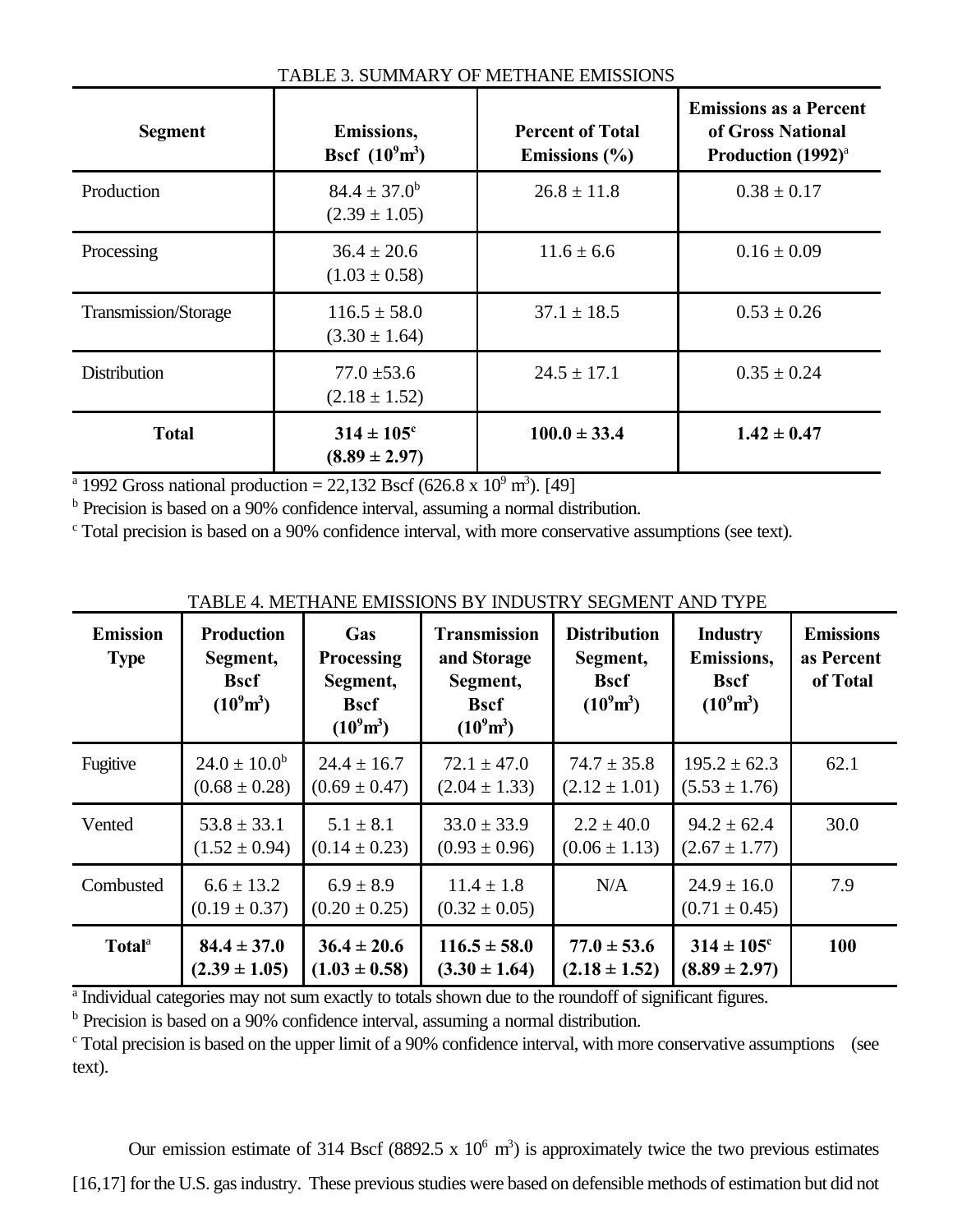have a large amount of data available to them, and as a result, some large categories of emissions were underestimated. Most important among these categories was fugitive emissions. The most significant groups of fugitives responsible for differences in these studies are compressor components which account for 82 Bscf (2322.2 x  $10^6$  m<sup>3</sup>) of the difference and distribution sources such as pipelines, meter and regulation stations, and customer meters, which collectively account for another 60 Bscf (1699.2 x  $10^6$  m<sup>3</sup>) of the difference. The estimate produced in this study should provide a more reliable basis for decisions by modelers, policy makers, and industry alike.

## **6.0 REFERENCES**

1. U.S. Environmental Protection Agency, Options for reducing methane emissions internationally, volume 1: technological options for reducing methane emissions, report to congress, EPA 430-R-93-006, U.S. Environmental Protection Agency, Office of Air and Radiation, Washington, D.C. (July 1993).

2. Intergovernmental Panel on Climate Change, *Climate Change 1995, Impacts, Adaptations, and Mitigation of Climate Change: Scientific-Technical Analysis, Contribution of Working Group II to the Second Assessment Report of the Intergovernmental Panel on Climate Change* (Edited by R. T. Watson, M. C. Zinyowera, R. H. Moss and D. J. Dokken), Chap. 19, Cambridge University Press, Cambridge, UK (1996).

3. U.S. Department of Energy, Emissions of greenhouse gases in the United States, 1995, DOE/EIA-0573(95), U.S. Department of Energy, Energy Information Administration, Office of Integrated Analysis and Forecasting, Washington, D.C. (October 1996).

4. D.R. Hitchcock and A.E. Wechsler, Biological cycling of atmospheric trace gases, Report No. NASW-2128, National Aeronautics and Space Administration, Washington, D.C. (1972).

5. C.D. Keeling, Industrial production of carbon dioxide from fossil fuels and limestone, *Tellus* 25, 174-198 (1973).

6. D.H. Ehhalt and U. Schmidt, Sources and sinks of atmospheric methane, *Pageoph* 116, 452-463 (1978).

7. J.C. Sheppard, H. Westberg, J.F. Hopper, and K. Ganesan, Inventory of global methane sources and their production rates, *J. Geophys. Res.* 87, 1305-1312 (1982).

8. D.R. Blake, Increasing concentrations of atmospheric methane, 1979-1983, Ph.D. Thesis, University of California, Irvine, CA (1984).

9. W. Seiler, Contribution of biological processes to the global budget of CH<sub>4</sub> in the atmosphere, In Current *Perspectives in Microbial Ecology* (Edited by M.J. Klug and C.A. Reddy), pp. 468-477, American Society for Microbiology, Washington, D.C. (1984).

10. J. Darmstadter, L. Ayres, R.U. Ayres, W.C. Clark, P. Crosson, P. Crutzen, T.E. Graedel, R. McGill, R.F. Richards, and J.A. Tarr, Impacts of world development on selected characteristics of the atmosphere: and integrative approach, volume 2-- appendices, Report No. ORNL/Sub/86-22033/1/V2, Oak Ridge National Laboratory, Oak Ridge, TN (1984).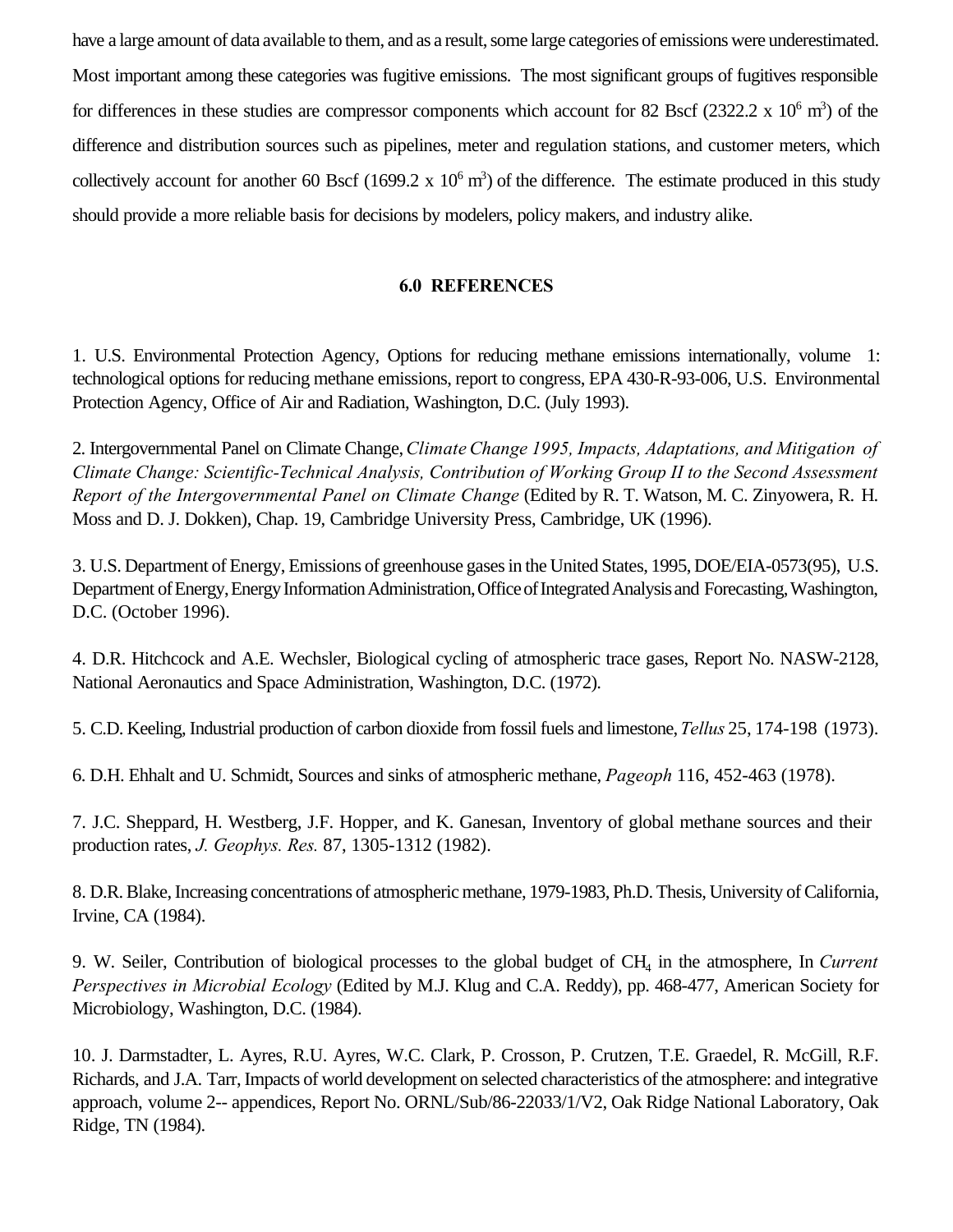11. H.J. Bolle, W. Seiler, and B. Bolin, Other greenhouse gases and aerosols, In *The Greenhouse Effect, Climate Change, and Ecosystems* (Edited by B. Bolin), pp. 157-203, John Wiley and Sons, New York (1986).

12. P.J. Crutzen, Role of the tropics in atmospheric chemistry, In *Geophysiology of Amazonia* (Edited by R. Dickinson), pp. 107-129, John Wiley and Sons, New York (1987).

13. R.J. Cicerone and R. Oremland, Biogeochemical aspects of atmospheric methane, *Global Biogeochem. Cycles* 2, 299-327 (1988).

14. D.W. Barns and J.A. Edmonds, An evaluation of the relationship between the production and use of energy and atmospheric methane emissions, Report No. TR047 (DOE/NBB-0088P), U.S. Department of Energy, Washington, D.C. (1990).

15. I. Fung, J. John, J. Lerner, E. Matthews, M. Prather, L.P. Steele, and P.J. Fraser, Three-dimensional model synthesis of the global methane cycle, *J. Geophys. Res.* 96, 13033-13065 (1991).

16. B.H. Tilkicioglu, Annual methane emission estimate of the natural gas systems in the United States, *Proceedings of the International Workshop on Methane Emissions from Natural Gas Systems, Coal Mining and Waste Management Systems,* pp. 141-147, Environment Agency of Japan, U.S. Agency for International Development, U.S. Environmental Protection Agency, Washington, D.C. (1990).

17. K.B. Hogan, Anthropogenic methane emissions in the United States: Estimates for 1990, report to congress, EPA-430-R-93-003, U.S Environmental Protection Agency, Office of Air and Radiation, Washington, D.C. (April 1993). 18. M.R. Harrison, T.M. Shires, J.K. Wessels, and R.M. Cowgill, Methane emissions from the natural gas industry, volume 1: executive summary, EPA-600/R-96-080a, U.S. Environmental Protection Agency, Office of Research and Development, Washington, D.C. (June 1996).

 19. M.R. Harrison, L.M. Campbell, T.M. Shires, and R.M. Cowgill, Methane emissions from the natural gas industry, volume 2: technical report, EPA-600/R-96-080b, U.S. Environmental Protection Agency, Office of Research and Development, Washington, D.C. (June 1996).

20. M.R. Harrison, H.J. Williamson, and L.M. Campbell, Methane emissions from the natural gas industry, volume 3: general methodology, EPA-600/R-96-080c, U.S. Environmental Protection Agency, Office of Research and Development, Washington, D.C. (June 1996).

21. H.J. Williamson, M.B. Hall, and M.R. Harrison, Methane emissions from the natural gas industry, volume 4: statistical methodology, EPA-600/R-96-080d, U.S. Environmental Protection Agency, Office of Research and Development, Washington, D.C. (June 1996).

22. B.E. Stapper, Methane emissions from the natural gas industry, volume 5: activity factors, EPA-600/R-96-080e, U.S. Environmental Protection Agency, Office of Research and Development, Washington, D.C. (June 1996).

23. T.M. Shires and M.R. Harrison, Methane emissions from the natural gas industry, volume 6: vented and combustion source summary, EPA-600/R-96-080f, U.S. Environmental Protection Agency, Office of Research and Development, Washington, D.C. (June 1996).

24. T.M. Shires and M.R. Harrison, Methane emissions from the natural gas industry, volume 7: blow and purge activities, EPA-600/R-96-080g, U.S. Environmental Protection Agency, Office of Research and Development, Washington, D.C. (June 1996).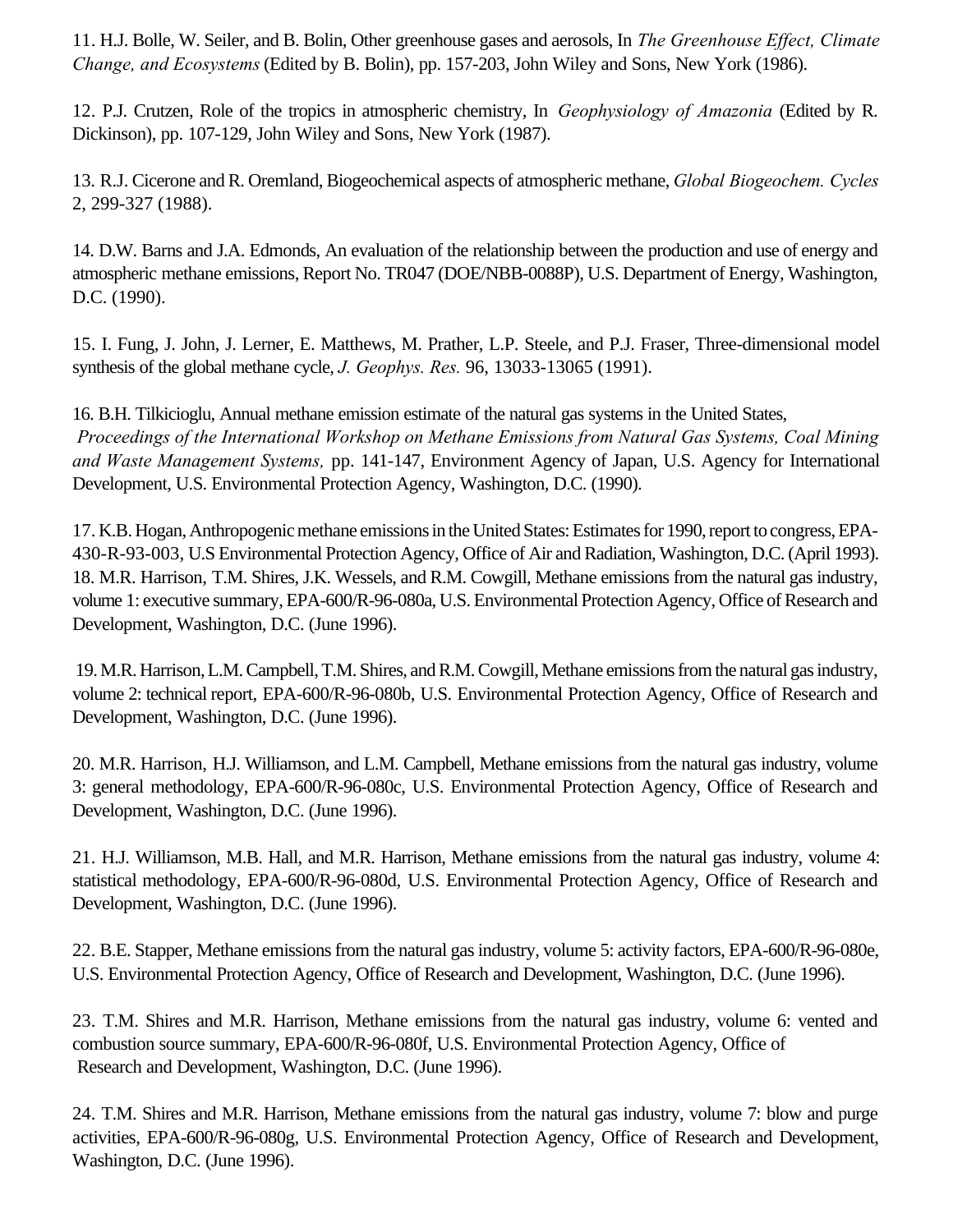25. K.E. Hummel, L.M. Campbell, and M.R. Harrison, Methane emissions from the natural gas industry, volume 8: equipment leaks, EPA-600/R-96-080h, U.S. Environmental Protection Agency, Office of Research and Development, Washington, D.C. (June 1996).

26. L.M. Campbell, M.V. Campbell, and D.L. Epperson, Methane emissions from the natural gas industry, volume 9: underground pipelines, EPA-600/R-96-080i, U.S. Environmental Protection Agency, Office of Research and Development, Washington, D.C. (June 1996).

27. L.M. Campbell and B.E. Stapper, Methane emissions from the natural gas industry, volume 10: metering and pressure regulating stations in natural gas transmission and distribution, EPA-600/R-96-080j, U.S. Environmental Protection Agency, Office of Research and Development, Washington, D.C. (June 1996).

28. C.J. Stapper, Methane emissions from the natural gas industry, volume 11: compressor driver exhaust, EPA-600/R-96-080k, U.S. Environmental Protection Agency, Office of Research and Development, Washington, D.C. (June 1996).

29. T.M. Shires and M. R. Harrison, Methane emissions from the natural gas industry, volume 12: pneumatic devices, EPA-600/R-96-080l, U.S. Environmental Protection Agency, Office of Research and Development, Washington, D.C. (June 1996).

30. T.M. Shires, Methane emissions from the natural gas industry, volume 13: chemical injection pumps, EPA-600/R-96-080m, U.S. Environmental Protection Agency, Office of Research and Development, Washington, D.C. (June 1996).

31. D. Myers, Methane emissions from the natural gas industry, volume 14: glycol dehydrators, EPA-600/R-96-080n, U.S. Environmental Protection Agency, Office of Research and Development, Washington, D.C. (June 1996).

32. D.B Myers and M.R. Harrison, Methane emissions from the natural gas industry, volume 15: gas-assisted glycol pumps, EPA-600/R-96-080o, U.S. Environmental Protection Agency, Office of Research and Development, Washington, D.C. (June 1996).

33. Star Environmental, Fugitive hydrocarbon emissions from oil and gas production operations, API Publication No. 4589, American Petroleum Institute, Washington, D.C. (December 1993).

34. Star Environmental, Fugitive hydrocarbon emissions: eastern gas wells, GRI-95/0117, Gas Research Institute, Chicago, IL (1995).

35. Indaco Air Quality Services, Leak rate measurements for natural gas customer meters, GRI-94/0257.36, Gas Research Institute, Chicago, IL (1994).

36. Indaco Air Quality Services, Leak rate measurements at U.S. natural gas transmission compressor stations, GRI-94/0257.37, Gas Research Institute, Chicago, IL (1996).

37. Star Environmental, Emission factors for oil and gas production operations, API Publication No. 4615, American Petroleum Institute, Washington, D.C. (Jan. 1995).

38. Star Environmental, Fugitive methane emissions, customer meter sets, GRI-95/0204, Gas Research Institute, Chicago, IL (1995).